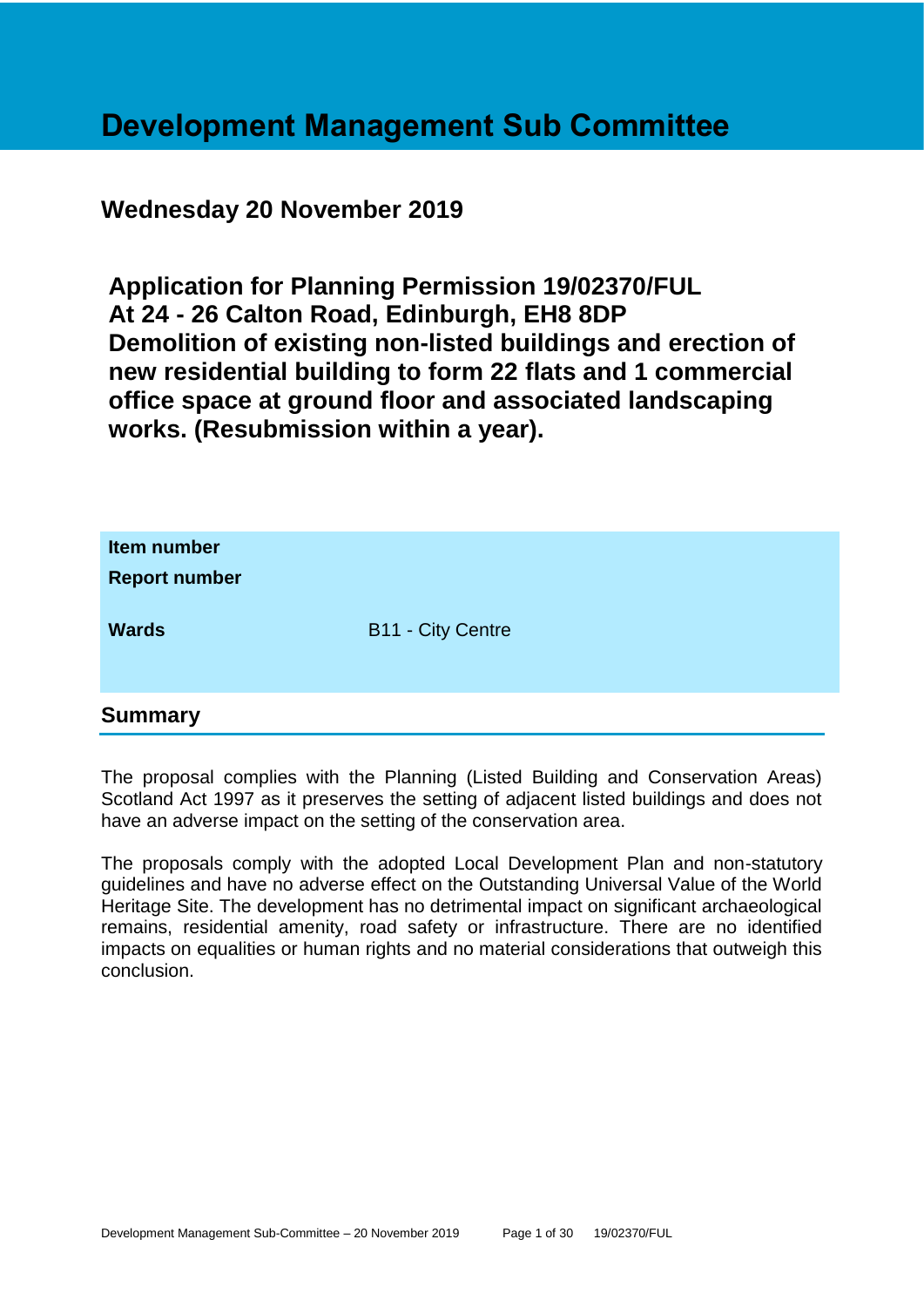# **Links**

| <b>Policies and guidance for</b> | LDPP, LHOU01, LHOU02, LHOU03, LHOU04,         |
|----------------------------------|-----------------------------------------------|
| this application                 | LHOU06, LDEL02, LEN03, LEN05, LEN06, LEN01,   |
|                                  | LDES01, LDES03, LDES04, LDES05, LDES06,       |
|                                  | LEN09, LEN12, LTRA02, LTRA03, LTRA04, LDEL01, |
|                                  | NSG, NSLBCA, NSGD02, CRPOLD,                  |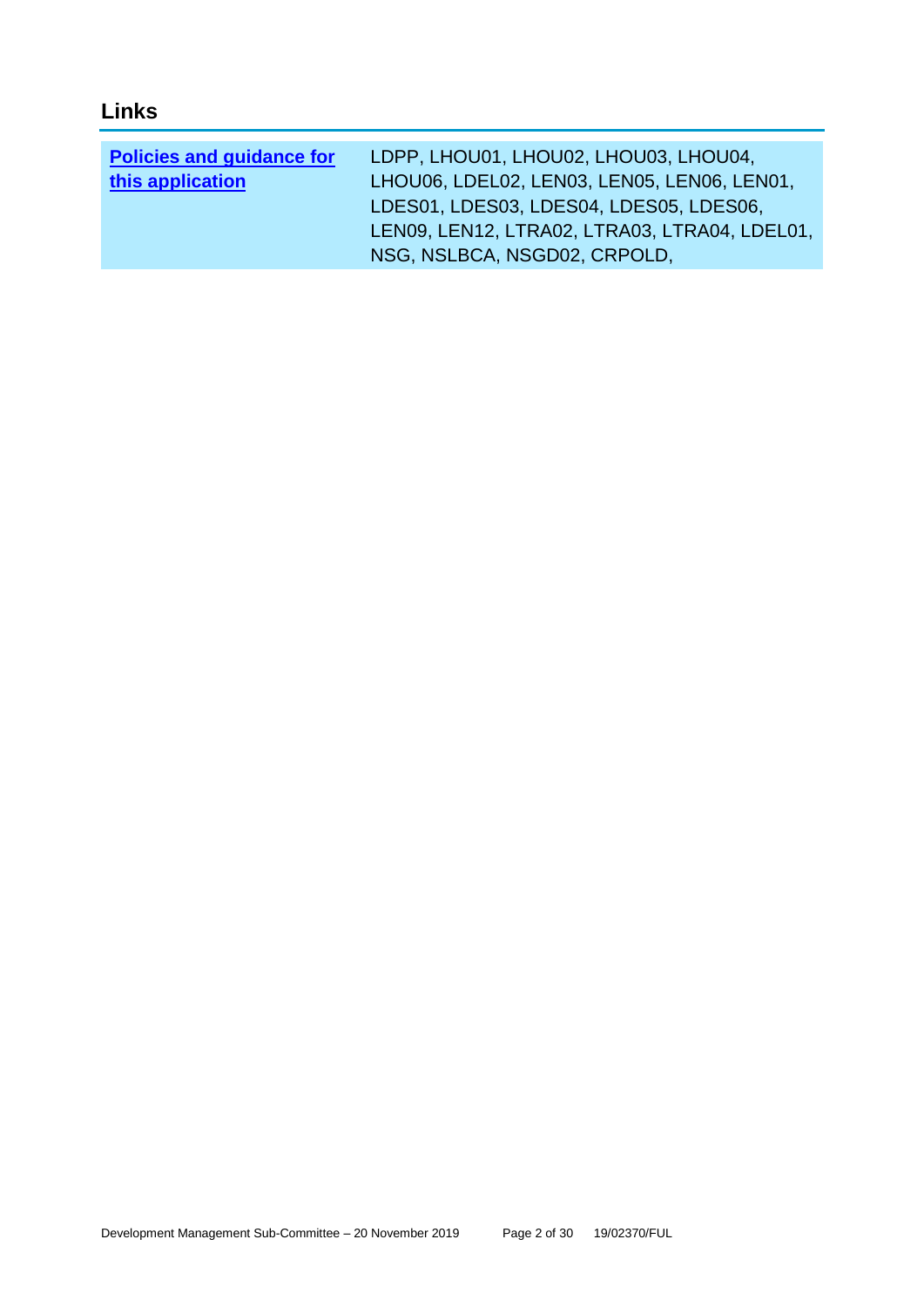# **Report**

**Application for Planning Permission 19/02370/FUL At 24 - 26 Calton Road, Edinburgh, EH8 8DP. Demolition of existing non-listed buildings and erection of new residential building to form 22 flats and 1 commercial office space at ground floor and associated landscaping works. (Resubmission within a year).**

# **Recommendations**

**1.1** It is recommended that this application be Granted subject to the details below.

# **Background**

# **2.1 Site description**

The application relates to a site on the north side of Calton Road, measuring approximately 735 square metres. The site contains a two-storey sandstone building fronting onto Calton Road, dating from the Victorian industrial era. The rear of this building comprises the two-storey remains of the original factory building. The building was most recently in nightclub use and it was previously in use as a studio.

The site is bounded by offices and residences to the west, student accommodation to the east and Dunbar's Close Gardens and the category A listed Canongate Kirk to the south (listing reference: LB26823, listed on date 14 December 1970). Two category A listed buildings are within prominent views from just outwith the site: the former Royal High School on the north side of Regent Road and the Burns Monument on the north side of Regent Road (listing references: LB26823 and LB27987, listed on 19 April 1966).

The site is within the Edinburgh World Heritage Site.

This application site is located within the Old Town Conservation Area.

# **2.2 Site History**

5 September 2019 - appeal against refusal of planning permission dismissed (appeal reference PPA-230-2273, application reference 17/04578/FUL). Dismissal was on the specific basis that proposed five-storey rear element would harm the character of the conservation area by visually intruding in views out of the Canongate Kirkyard, which would also harm the setting of the listed building.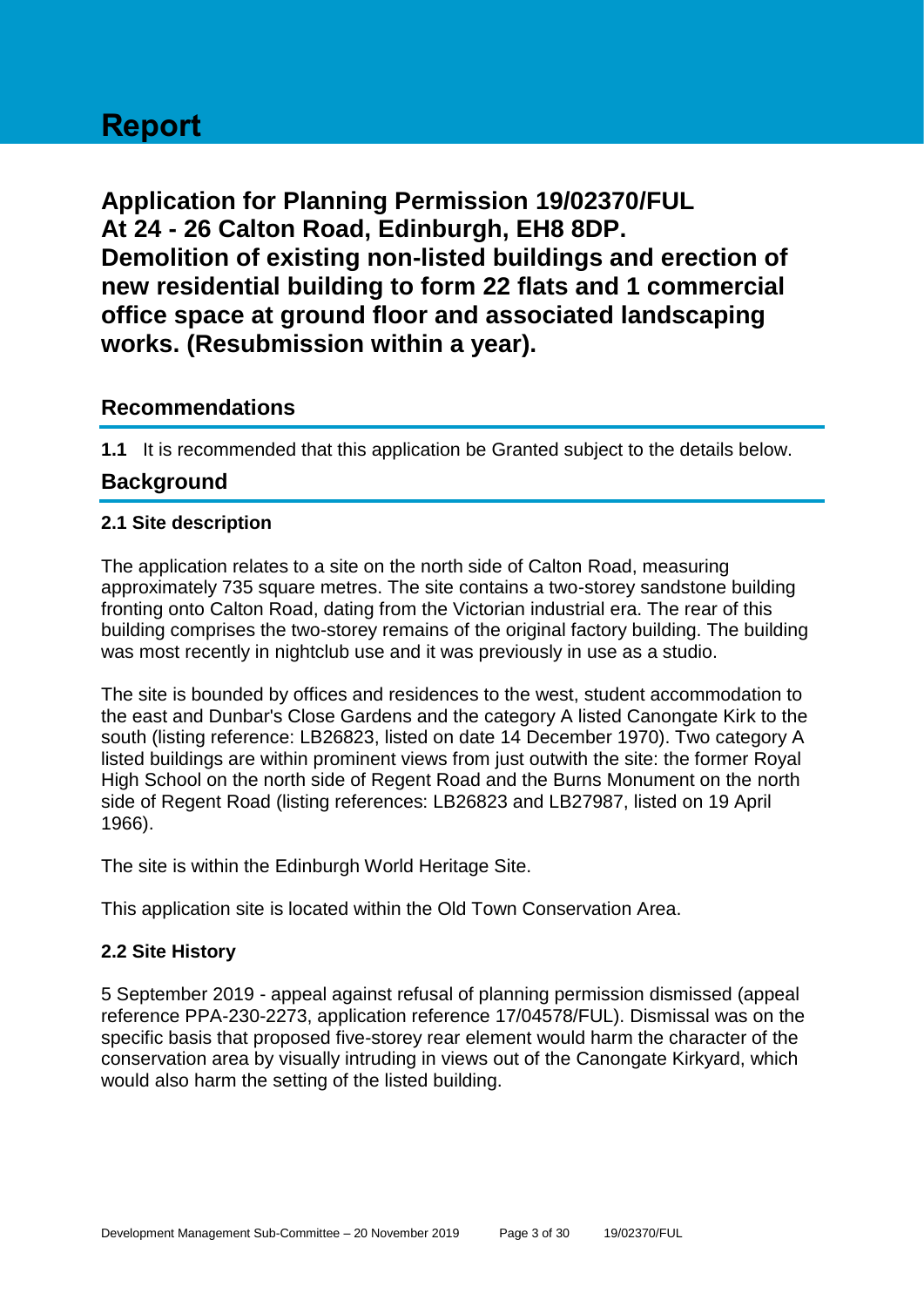5 September 2019 - appeal against refusal of conservation area consent dismissed (appeal reference CAC-230-2003, application reference 17/04579/CON). Dismissal was on the specific basis that the appeal had been dismissed against the refusal of the associated application for planning permission and were the proposed demolition to proceed without the imminent erection of a replacement structure, this would leave a gap in the street frontage which would be harmful to the character and appearance of the conservation area.

24 March 2019 - planning permission refused to demolish existing non-listed buildings and erect new residential building to form 24 flats, 1 commercial office space at ground floor level and associated landscaping works (application reference 17/04578/FUL).

24 March 2019 - conservation area consent refused to demolition existing nightclub premises (application reference 17/04579/CON).

12 July 2001 - planning permission granted for change of use and demolition of garage/nightclub to form offices/residential at 24-32 Calton Road (application reference 00/02774/FUL); not implemented; consent lapsed.

27 July 2001 - conservation area consent granted for demolition of garage/nightclub at 24-32 Calton Road (application reference 00/02774/CON); not implemented; consent lapsed.

# **Main report**

# **3.1 Description of the Proposal**

The application is to erect 22 residential flats: 2 studio, 12 one-bedroom, 5 twobedroom and 3 three-bedroom, with a commercial office space at ground floor level and associated landscaping works. No on-site affordable housing will be provided. The proposed building is a contemporary style, flat-roofed structure, comprising five storeys to the front, with a three-storey middle section rising to four storeys at the rear. The proposed external finish is a mixture of sandstone, buff brick and dark-grey zinc cladding, with dark-grey aluminium-framed windows and frameless curtain glazing for the office unit.

A soft and hard landscaped communal garden will be located on the roof of the central section and another area of green common space will be formed in the open courtyard. Private terraces will be formed for five flats.

An array of solar panels will be fixed to the roof of the four storey section.

An internal cycle store will be located at ground floor level with 40 spaces in a multi-tier stacking system. No car parking spaces are provided.

This application was submitted following refusal of a similar application in March 2019 (application reference 17/04578/FUL). The main changes in the current application are as follows:

- − 22, rather than 24, flats;
- − an added set-back fifth storey on the front section facing Calton Road;
- − the reduction of the central section from four to three storeys; and
- − the lowering of the rear section Dunbar's Close Garden from five to four storeys.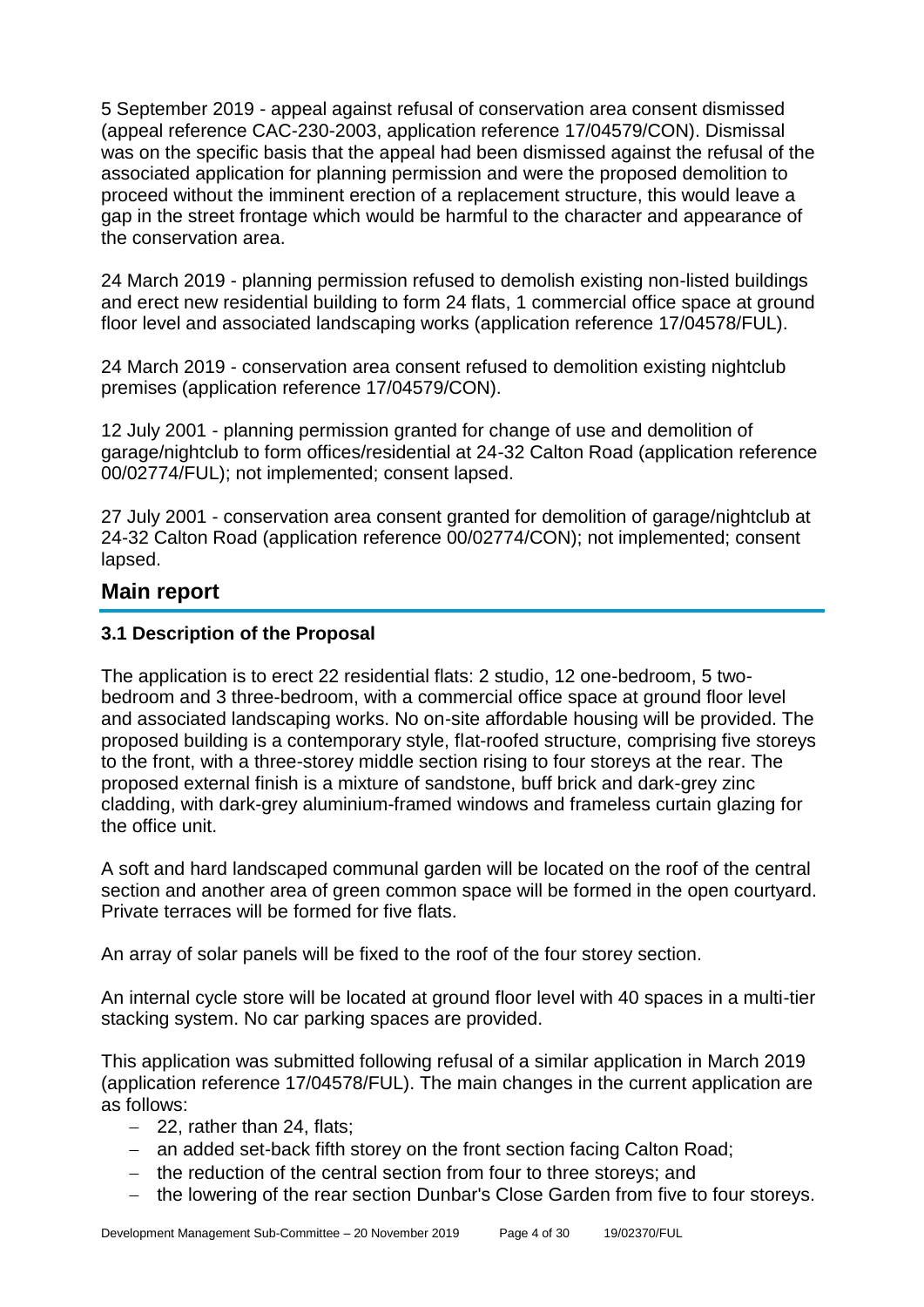An appeal against the previous refusal of planning permission was dismissed in September 2019 on the specific grounds that the proposed five-storey rear element would harm the character of the conservation area the setting of Canongate Kirkyard.

#### **Supporting Documents**

The following information was submitted in support of the application:

- − Planning Statement;
- − Design Statement;
- − Condition Survey;
- − Tree Report; and
- − Daylight, Sunlight and Privacy Statement.

These documents are available to view on the Planning and Building Standards Online **Services** 

An associated application for conservation area consent has been submitted for the demolition of the former nightclub building on the site (application reference 19/02371/CON).

# **3.2 Determining Issues**

Section 25 of the Town and Country Planning (Scotland) Act 1997 states - Where, in making any determination under the planning Acts, regard is to be had to the development plan, the determination shall be made in accordance with the plan unless material considerations indicate otherwise.

Section 59 of the Planning (Listed Buildings and Conservation Areas) (Scotland) Act 1997 states that in considering whether to grant planning permission for development which affects a listed building or its setting, a planning authority shall have special regard to the desirability of preserving the building or its setting or any features of special architectural or historic interest which it possesses.

Section 64 of the Planning (Listed Buildings and Conservation Areas) (Scotland) Act 1997 states - special attention shall be paid to the desirability of preserving or enhancing the character or appearance of the conservation area.

Do the proposals comply with the development plan?

If the proposals do comply with the development plan, are there any compelling reasons for not approving them?

If the proposals do not comply with the development plan, are there any compelling reasons for approving them?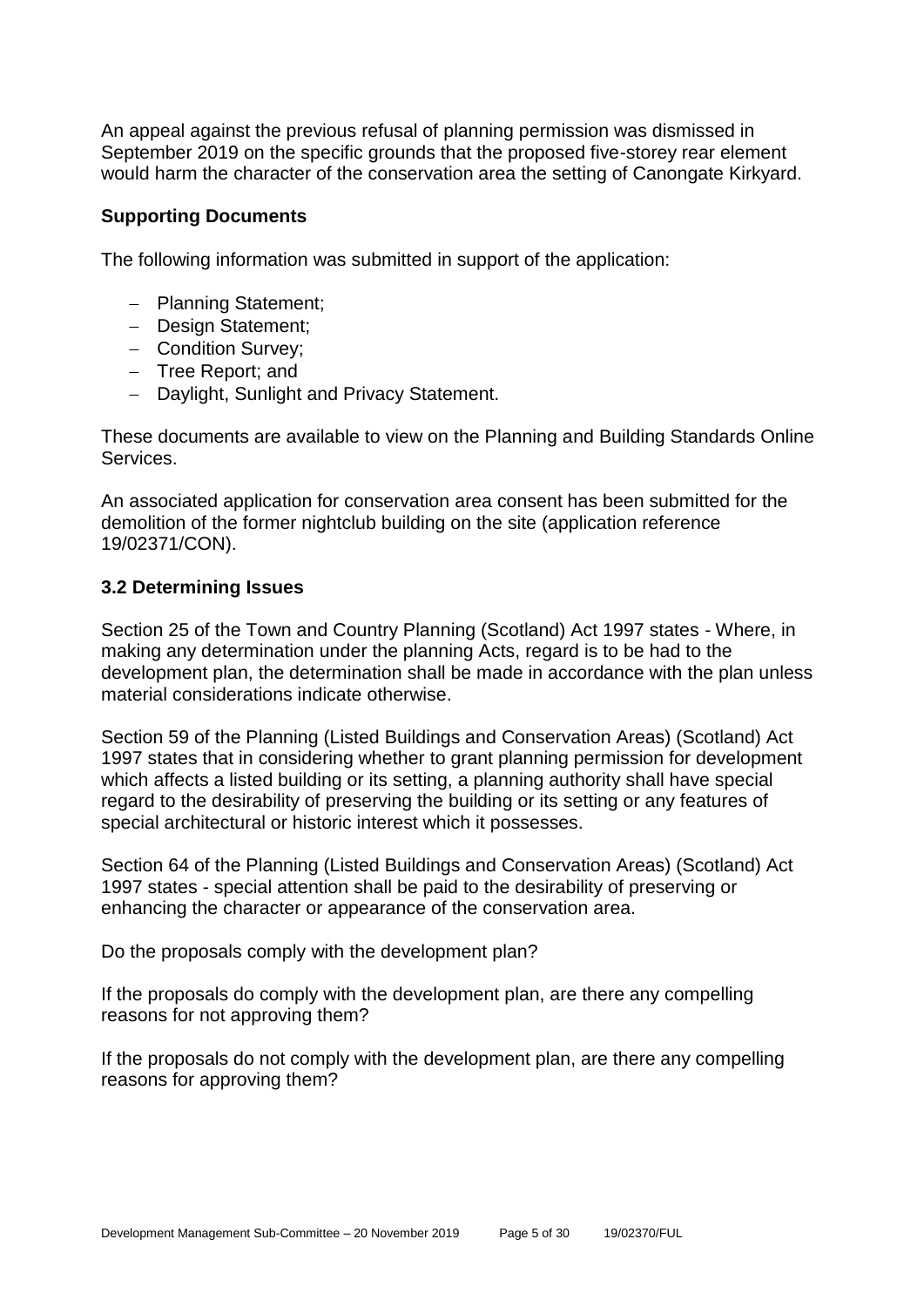# **3.3 Assessment**

To address these determining issues, the Committee needs to consider whether:

- a) the principle of development is acceptable;
- b) the proposals preserve the setting of the listed buildings;
- c) the proposals preserve or enhance the character or appearance of the conservation area;
- d) the proposals harm the Outstanding Universal Value of the Old and New Towns of Edinburgh World Heritage Site;
- e) the proposed scale, form, design and materials are acceptable;
- f) the proposals have an adverse impact on significant archaeological remains
- g) the proposals are detrimental to residential amenity, road safety or infrastructure;
- h) the proposals have an adverse impact on trees;
- i) any impacts on equalities or human rights are acceptable and
- j) public comments have been addressed.

# **a) Principle**

The site is identified as an Urban Area in the Local Development Plan (LDP) where housing development in principle is acceptable. Housing is supported within the Urban Area by LDP Policy Hou 1, where it is compatible with other local plan policies.

The proposed commercial unit is located within the ground floor of the new block. Policy LDP Policy Emp 1 supports office development in this location.

The development is therefore acceptable in principle.

# **b) Setting of Listed Buildings**

Section 59 (1) of the Planning (Listed Building and Conservation Areas)(Scotland) Act 1997 states:-

*In considering whether to grant planning permission for development which affects a listed building or its setting, a planning authority or the Secretary of State, as the case may be, shall have special regard to the desirability of preserving the building or its setting or any features of special architectural or historic interest which it possesses.*

Historic Environment Scotland's document 'Managing change in the Historic Environment - Setting' states;

*'Setting' is the way the surroundings of a historic asset or place contribute to how it is understood, appreciated and experienced.*

The document states that where development is proposed it is important to:

- − Identify the historic assets that might be affected;
- − Define the setting of each historic asset; and
- − Assess the impact of any new development on this.

HEPS Policy HEP4 ensures that any changes to specific assets protects the historic environment and should be enhanced where possible.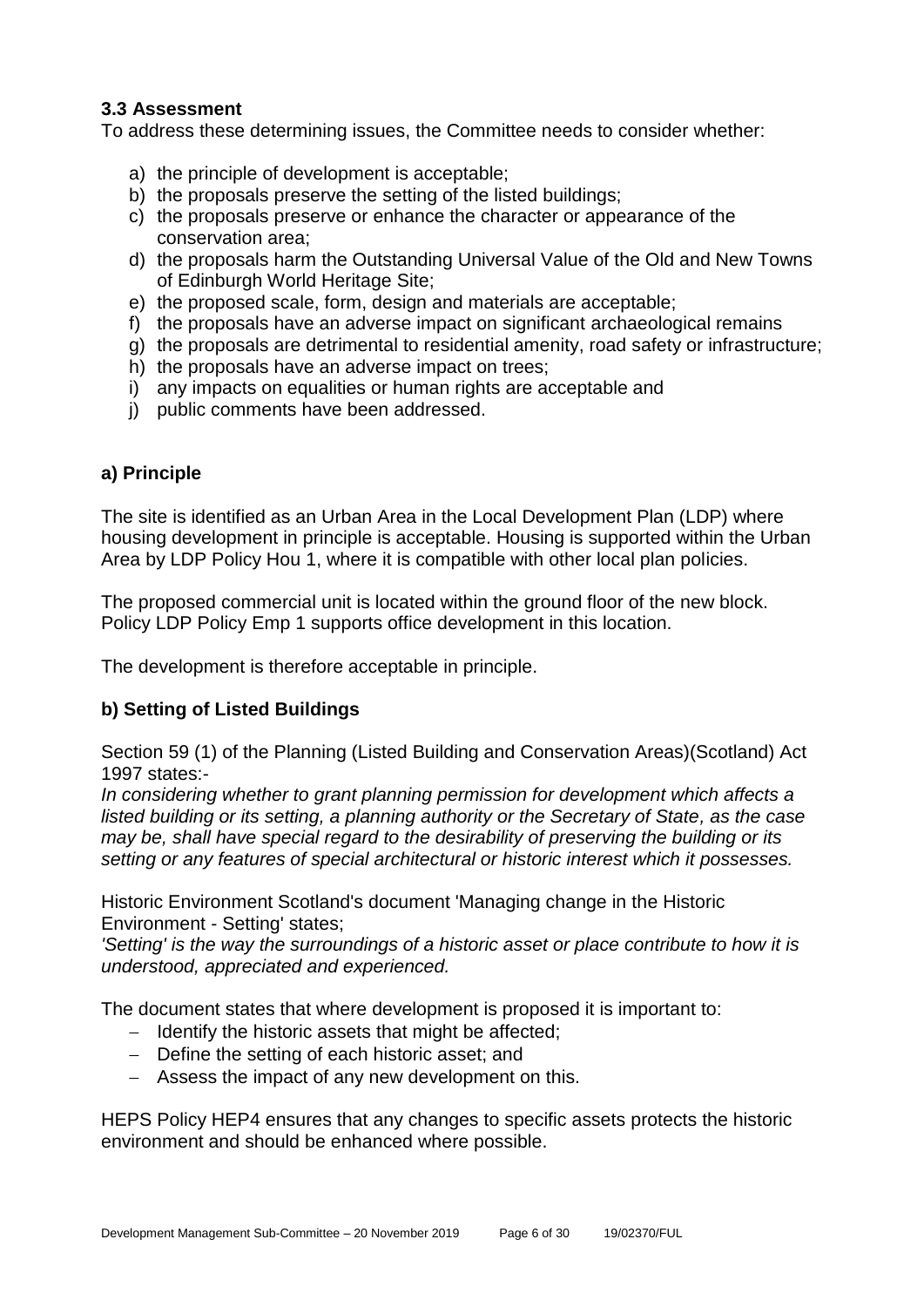LDP Policy Env 3 states that development within the curtilage or affecting the setting of a listed building will only be permitted if not detrimental to the appearance or character of the building or its setting.

In the recent appeal decision, the Reporter concludes that, whilst the five-storey rear section of the previously proposed development would not be prominent in views from Calton Road, it would be highly visible in views from the south and southwest, especially from the open areas of Dunbar's Close Garden and Canongate Kirkyard. This part of the development would be an incongruous and relatively tall intrusion into views out from the Kirkyard towards the Burns Monument and the former Royal High School on the rising backdrop of Calton Hill to the north. As the Kirkyard is an essential part of the category A listed Canongate Kirk's setting, the development as previously proposed would cause harm to the setting of this listed building. However, the Reporter also concludes that the proposed five-storey element would only obstruct views of the listed buildings of the former Royal High School and Burns Monument, occupying elevated positions, from only limited specific locations within the Kirkyard and Dunbar's Close Garden, so the settings of these listed building would be preserved.

The current scheme proposes a four-storey rather than five-storey section at the rear of the proposed building. This reduction in height, along with the substantial level difference between the rear of the site and Dunbar's Close Garden, means that less than two storeys of the rear section will be visible from within the garden. Also, the tree belt at the rear of the garden will soften these views. This reduction in height addresses the negative impacts of the previous scheme on the setting of the Canongate Kirk to an extent that will ensure that the development has no adverse effect on the setting of this category A listed building.

With reference to the Planning (Listed Buildings and Conservation Areas) (Scotland) Act 1997 the proposals preserve the adjacent listed buildings and their settings including any special architectural or historic interest they possess. As the Reporter considers the previous scheme will preserve the settings of the former Royal High School and Burns Monument, the current scheme is therefore acceptable and in compliance with LDP Policy Env 3.

# **c) Character and Appearance of Conservation Area**

Section 64(1) of the Planning (Listed Buildings and Conservation Areas) (Scotland) Act 1997 which states:

*In exercise, with respect to any buildings or other land in a conservation area, of any powers under any of the provisions in subsection (2), special attention shall be paid to the desirability of preserving or enhancing the character or appearance of that area.*

The Old Town Conservation Area Character Appraisal states that the conservation area includes numerous buildings of outstanding architectural and historic importance, and international significance. The appraisal reinforces that there is a considerable wealth of important land marks, reflecting its long role as the location for the complete range of Edinburgh's institutions. These buildings from different eras set against a backdrop of tenements contribute to an appearance of density, a close knit character and cohesive groupings associated with a medieval town.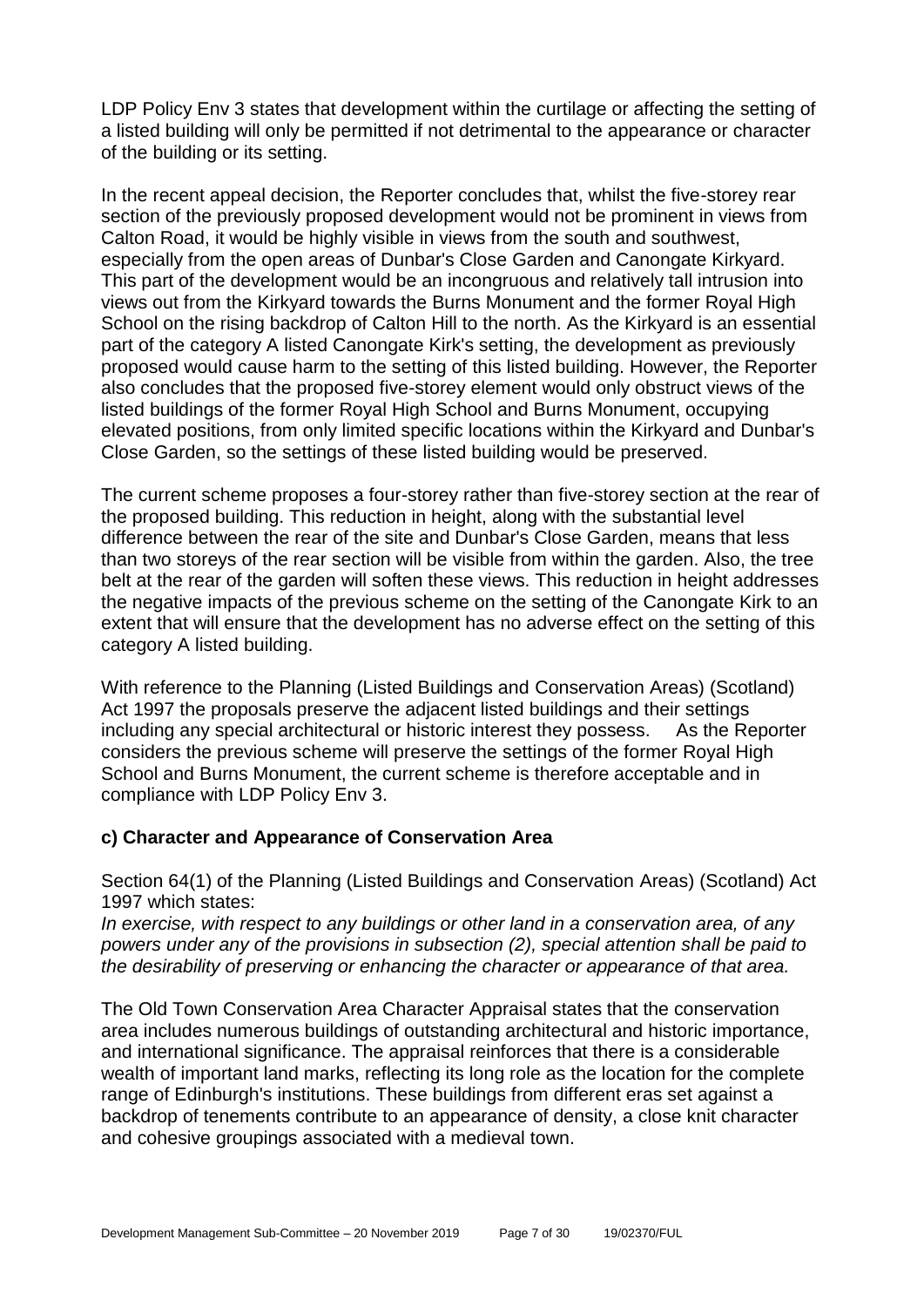LDP Policy Env 5 only supports the demolition of unlisted buildings in conservation areas which are considered to make a positive contribution to the character of the area in exceptional circumstances. If the building does not make a positive contribution, its removal is considered acceptable in principle so long as the replacement building enhances or preserves the character of the conservation area.

The existing buildings on the site, with the exception of the frontage building to Calton Road, comprise the utilitarian remnants of a former factory which are in poor condition with an unattractive, mainly flat roofscape.

The appeal against refusal of conservation area consent for demolition of the buildings on the site in the previous scheme was dismissed. However, this was solely on the basis that, if the demolition went ahead without an approved development for the site, then this would result in a gap being left in the Calton Road frontage for an indeterminate period, which would have a detrimental impact on the character and appearance of the conservation area. However, in the appeal decision, the Reporter notes that the frontage building has been much altered over its life and is in a poor state of repair and the renovation of the external stonework, including the removal of the applied paintwork, although probably achievable, would not be appropriate. The Reporter further states that seeking to retain this part of the building in a new development would likely result in a reduced contribution that development of the site could make in terms of much needed new residential accommodation in the city centre. The preservation of the character or appearance of the conservation area could be achieved by the erection of a four-storey façade to the Calton Road frontage in place of the existing building.

In addition, the Condition Survey states that the painted stonework on the front and east elevations has become friable, meaning that the structure of the sandstone is brittle and unstable. This is due to water being trapped behind the paintwork, breaking down the composition of the stone over time. For safety reasons, replacement of the whole front elevation is necessary. In terms of good architectural conservation practice, this extent of rebuilding of a historic structure should only be countenanced where a building is highly significant in townscape terms, for example, part of a terrace which is architecturally important as a whole or one of a pair of matching "bookends" in a formal architectural composition. The building fronting onto Calton Road, whilst being one of the last few remaining markers of the industrial past of the area, does not fall into the category of being a vital part of the Old Town townscape or formal architectural composition that would make its reconstruction desirable. The significance of this building lies in its historic fabric and rebuilding the structure with new material, even if a perfect replica, would result in falsifying the historic evidence.

The Reporter therefore supports the principle of development on this site involving the demolition of the existing buildings but rejects the previous scheme due to the fivestorey rear element only.

LDP Policy Env 6 states that development within a conservation area will be permitted if it preserves or enhances the special character or appearance of the conservation area and is consistent with the relevant conservation area character appraisal and demonstrates high standards of design and utilises materials appropriate to the historic environment.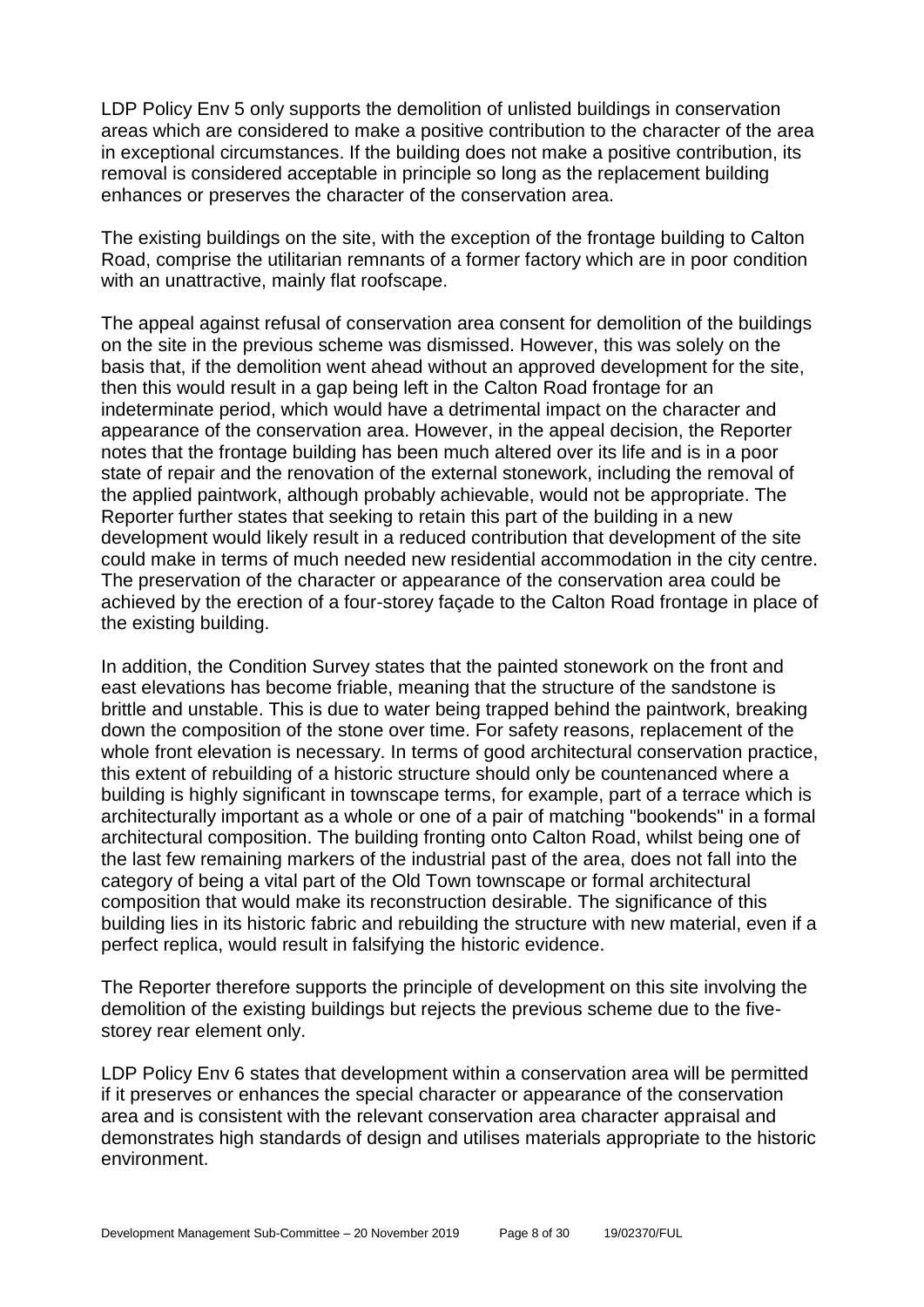The proposed mixed residential and office use is compatible with the mixed-use character of the Old Town Conservation Area.

The recent appeal against the refusal of planning permission for the previous scheme was on the basis that the five-storey rear part of the proposed development would fail to preserve the character or appearance of the conservation area and setting of the category A listed Canongate Kirk. The Reporter concludes that this part of the development would be highly visible in views from the south and southwest, especially from within Dunbar's Close Garden and Canongate Kirkyard.

The reduction in height of the rear section of the development in the current scheme from five to four storeys addresses the visual intrusion of the structure on important views to a satisfactory extent. As stated above, the substantial difference in level between the rear of the site and Dunbar's Close Garden, means that less than two storeys of the rear section will be visible from within the garden and the development will not dominate the other key views from Canongate Kirkyard towards Calton Hill. The additional storey on the section to Calton Road is set back and will not intrude on these views due to the upwards gradient of the site.

The design of the proposed replacement building draws on the four and five storey buildings on Calton Road constructed within recent years, in terms of contemporary form and mixed traditional/modern materials. The changing levels and central courtyard will break up the massing and provide a pocket of green amenity within this dense urban context.

With reference to the Planning (Listed Buildings and Conservation Areas) (Scotland) Act 1997 the proposals preserve the character and appearance of the conservation area. There are no adverse impacts on the setting of the conservation area. The proposals will therefore preserve and enhance the character and appearance of the conservation area, in compliance with LDP Policy Env 6.

# **d) Outstanding Universal Value of World Heritage Site**

The Outstanding Universal Value of the Old and New Towns of Edinburgh World Heritage Site is defined as the remarkable juxtaposition of two clearly articulated urban planning phenomena: the contrast between the organic medieval Old Town and the planned Georgian New Town which provides a clarity of urban structure unrivalled in Europe.

In the recent appeal decision, the Reporter concludes that the proposed development would not have an adverse effect on the World Heritage Site as the identified effects of the five-storey section in terms of impact on views would be localised and would not impinge on the attributes listed in the inscription detailing the outstanding universal value of the World Heritage Site.

The revised scheme with a reduced-height rear section will therefore cause no harm to the Outstanding Universal Value of the Old and New Towns of World Heritage Site, in compliance with Edinburgh Local Development Plan Policy Env 1.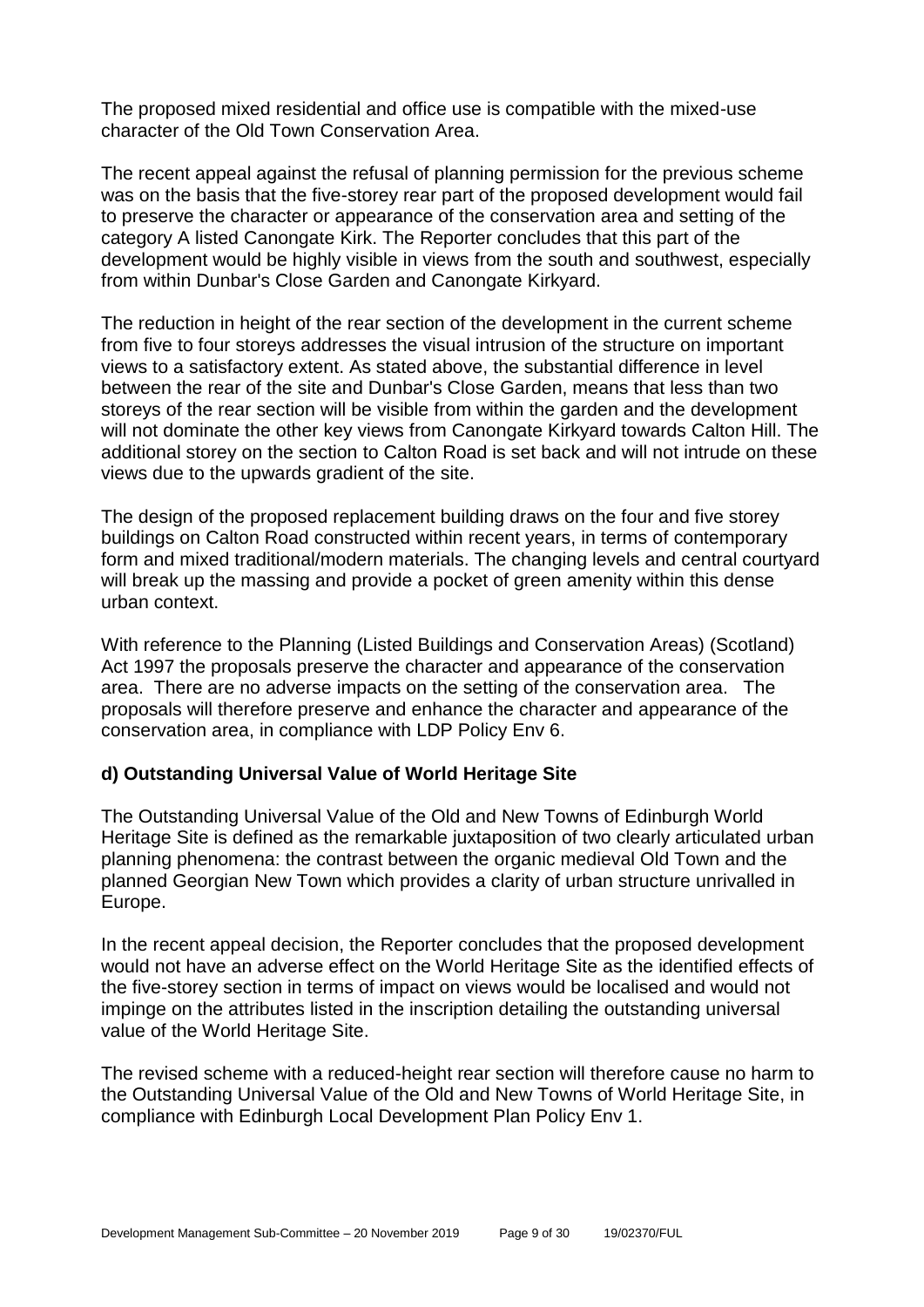# **e) Scale, Form, Design and Materials**

LDP Policy Des 1 states that permission will be granted for development that contributes toward a sense of place and draws from the positive characteristics of the surrounding area. The existing building which cannot be saved for practical reasons, has a dead frontage at present and this site presents an opportunity for beneficial redevelopment. The proposed mixed-use development will provide an active street frontage with residential use above. This will contribute positively to the residential character of the Old Town and is in keeping with the established scale, massing and contemporary/traditional built forms in the immediate vicinity.

Policy Des 3 requires that characteristics and features worthy of retention in the surrounding area be identified, incorporated and enhanced through the design of the proposed development. Whilst the historic structure on site cannot be included in the new build, the proposed development includes brick elevations in an architectural nod to the area's industrial past. Brick was the construction material for some of the adjacent former gasworks buildings, only remnants of which now remain.

LDP Policy Des 4 states that development should have a positive impact on its surroundings in terms of height and form, scale and proportions, including the spaces between buildings, positioning of the buildings on site and materials and detailing.

The height of the proposed building on Calton Road is consistent with recently built structures on nearby sites which range between four and six storeys to Calton Road. The fifth storey is set back to lessen its impact on Calton Road and articulate the roofscape. The change in height between the front and rear sections of the building will further delineate a varied roofscape. Due to the rising topography, the frontage to Dunbar's Close Gardens rises barely two storeys above the ground level of the gardens, so its visual impact from the gardens will be acceptable.

The scale, massing and form is in keeping with recent developments in this section of Calton Road and the current scheme includes an open landscaped courtyard between the front and rear blocks and community garden on the roof of the central section.

A consideration of the original 'Burgess' plot widths is seen in the division of the Calton Road frontage into two sections: one a tall sandstone structure that signals the entrance into Panmure Close and the second, a brick element visually separated from the former by a glazed slot that contains the entrance into the residential flats.

The proposed material palette of sandstone, buff brick and dark grey cladding is in appropriate in the surrounding context. These high quality materials reflect the historic context and will achieving a simple, crisp, modern aesthetic.

The development is therefore acceptable in terms of scale, form, design and materials, in compliance with LDP Policies Des 1, Des 3, Des 4 and the Edinburgh Design Guidance.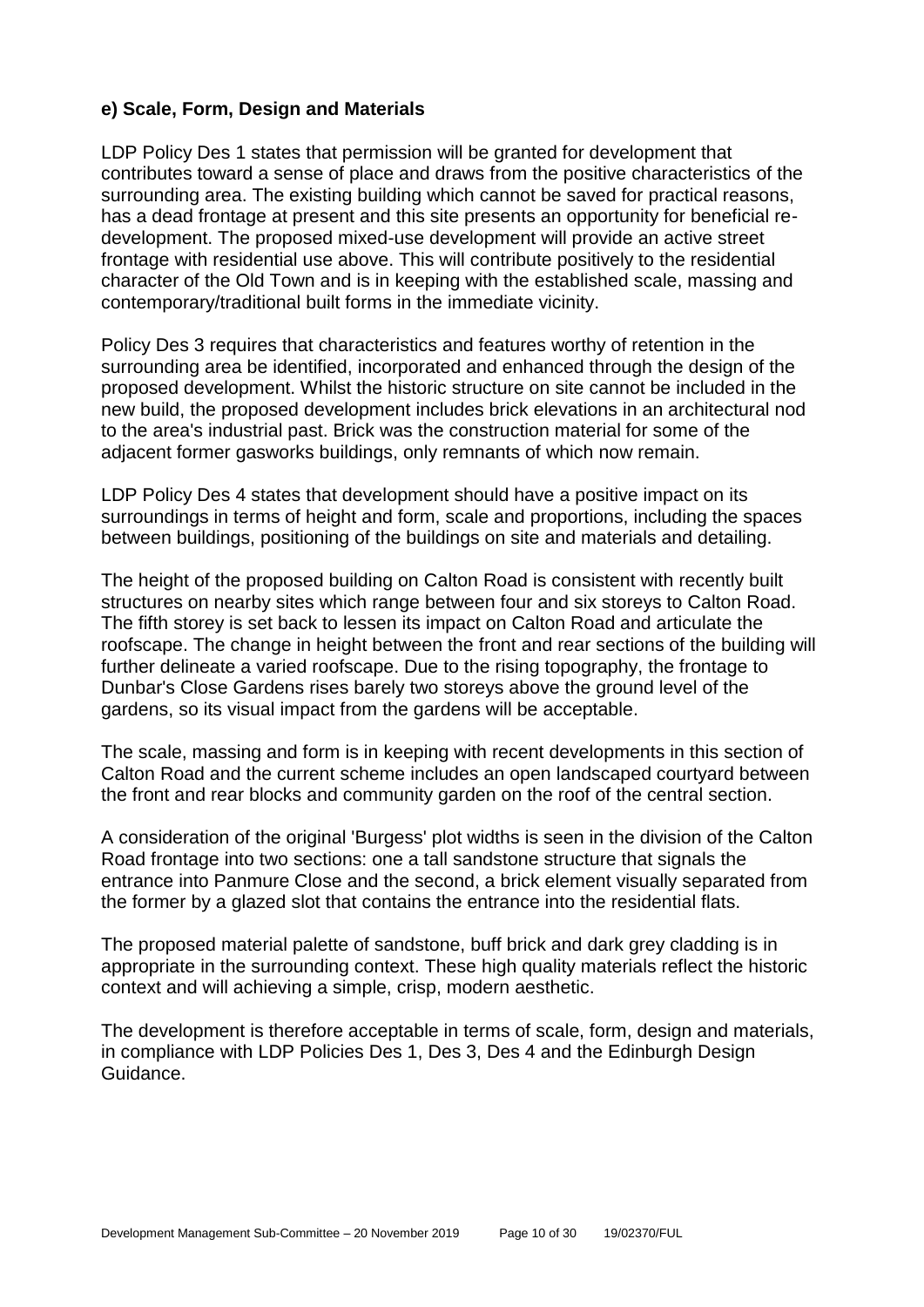# **f) Archaeological Remains**

The site lies within an area of archaeological significance, occupying the northern part of a medieval burgess plot stretching from the Royal Mile to Calton Road, which formed the northern limits of the medieval burgh of the Canongate.

The proposed development includes the demolition of historic industrial buildings and the associated ground-breaking works could disturb archaeological remains dating back to the origins of the burgh in the 12th century.

A condition has therefore been applied to ensure that an archaeological investigation, including historic building recording, is undertaken prior to works commencing.

# **g) Residential Amenity, Road Safety and Infrastructure**

#### **Amenity of Future Occupiers**

Environmental Protection has recommended a site survey to confirm whether the ground is contaminated as a result of the former industrial use of the site. A condition to this effect has been applied.

The internal floor area of each flat complies with the minimum standards as set out in the Edinburgh Design Guidance, measuring 48.5 sqm for the studio flats, 52.5sqm to 63.5sqm for the one-bedroom flats, 78.5sqm to 86smq for the two-bedroom flats and 100sqm for the three-bedroom flats.

All flats meet the minimum Average Daylight Factor of 1% to bedrooms and 1.5% to living rooms as set out in the Edinburgh Design Guidance. The flats will overlook green spaces and have generous glazed openings with Juliet balconies opening into the living spaces. Communal open spaces will be provided on site and five flats will have private terraces. Whilst these spaces are not large, the total area slightly exceeds the minimal 20% requirement of the total site areas as set out in LDP Policy Hou 3. This is a tight urban context where more generous spaces would be difficult to achieve. The site is in a central location within walking distance of Holyrood Park, Calton Hill and Dunbar's Close Gardens, so the proposed level of open space is acceptable on this particular site.

#### Neighbouring Amenity

A daylight, sunlight and privacy statement has been submitted assessing the impact of the proposal on the residential properties at 22 Calton Road. Eight out of ten windows on the east elevation of 22 Calton Road have been tested. The statement shows that the Vertical Sky Component requirement of 27% will not be met for all but one of the tested windows. The Edinburgh Design Guidance states that if the townscape surrounding a development site would not meet these requirements, the council may require information on the likely amount of daylight in affected rooms in existing buildings. This is assessed using the Average Daylight Factor (ADF) methodology. The minimum ADF for bedrooms is 1%, for living rooms 1.5%, and for kitchens 2%. Of the tested windows, the statement concludes that the minimum ADF is met.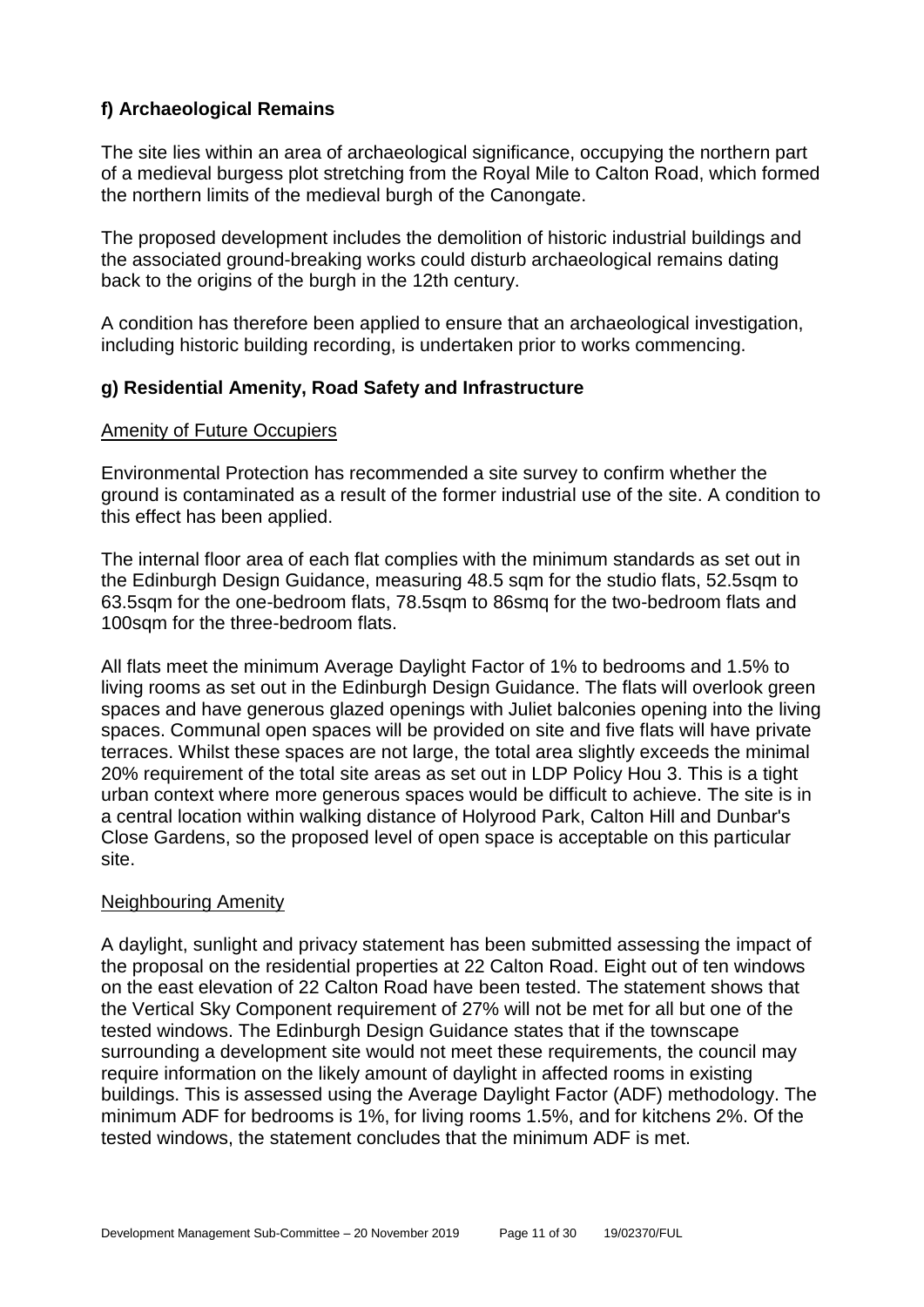The study on sunlight indicates there will be minimal impact to the parking area and gardens of 22 Calton Road, 32 Calton Road and Lochend Close. In terms of privacy and outlook, one kitchen window is proposed on the boundary to 22 Calton Road which would face directly into the neighbouring properties at a distance of less than 10 metres away. In the recent appeal decision against the refusal of planning permission for the previous scheme which proposed two kitchen windows on this elevation, the Reporter notes that these windows would be set at a high level, although it is not clear whether this would be above eye level so as to prevent direct overlooking. However, the Reporter concludes that, as these would be secondary windows, with the main outlook of these rooms being from windows in the east-facing elevation, it would be possible for the kitchen to be obscure-glazed. The current drawings show louvered screens over the majority of the glazing with only a small clear central section, so any impact on the privacy of neighbouring properties is minimal.

The proposed development will therefore have no adverse impact in terms of the amenity of future occupiers and neighbouring residences, in compliance with LDP Policies Des 5 and Hou 03.

#### Road Safety

The Council's Parking Standards require no parking provision within the Central Area. The applicant has proposed 40 cycle spaces which falls short of the Council's Parking Standards by seven spaces, including three for the proposed commercial unit. A condition has been applied to ensure that 47 spaces are provided.

The site is within easy walking distance of Waverley Station and major public transport routes and the development provides the opportunity to use the existing stepped access into Dunbar's Close Gardens maximising pedestrian connectivity to the Royal Mile. Given the proximity of these public transport links to the site and lack of space to provide off-street parking, the provision of one motorcycle space, as normally required by the Parking Standards, is not considered necessary.

An informative has been added regarding the development of a Travel Plan to encourage the use of public transport.

#### Infrastructure

LDP Policy Hou 6 - Affordable Housing states that planning permission for residential development, including conversions, consisting of 12 or more units should include provision for affordable housing amounting to 25% of the total number of units proposed. For proposals of 20 or more dwellings, the provision should normally be onsite. Whenever practical, the affordable housing should be integrated with the market housing.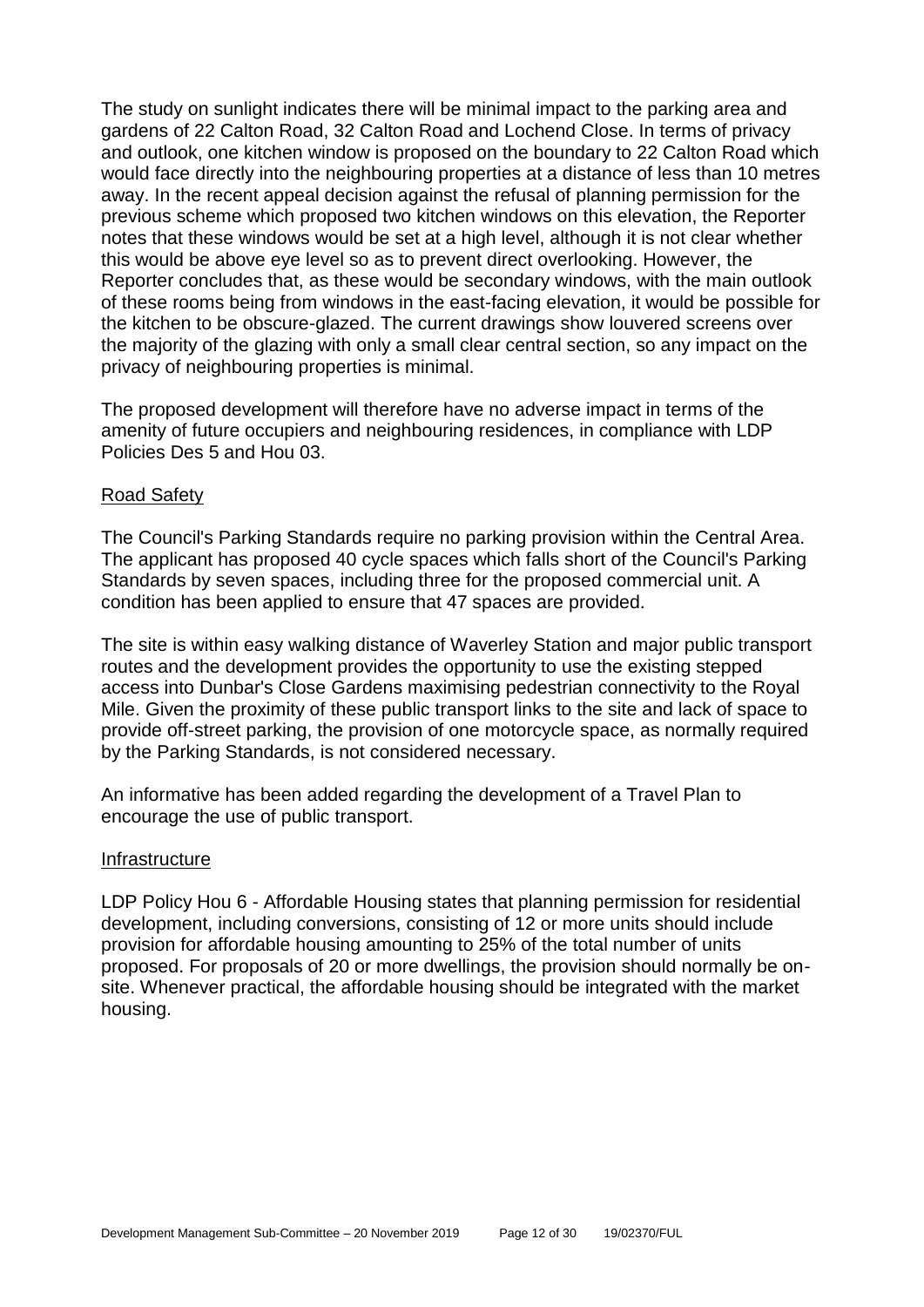As the proposal is for 22 units, there is a requirement for 5.5 affordable units on site. The Council approached Registered Social Landlords (RSL) to take on the affordable units. However, given the high build costs identified by the applicant of £213,000 per unit (which has been assessed by independent consultants appointed by the Council), the offer was not taken up. The average build cost of RSL affordable housing is £130,000 per home. The main reason identified by the developer for these high build costs are due to the difficulty accessing into the site with the neighbouring buildings being so close and also higher cost materials associated with planning requirements of this location.

Also, the design is for 22 flats split over two stairwells and the affordable housing requirement is 5.5 homes, so the proposal would mean an RSL taking minority ownership. Affordable housing providers across the city are looking to acquire and dispose of properties where they are in minority ownership within a block, so they do not want to enter into new scenarios where this will arise.

For a property to be considered as viable for Golden Share, it cannot exceed a Market Value of £268,000 to achieve the £214,000 maximum purchase price for Golden Share housing. Golden Share properties have their sales value restricted to 80% of market value in perpetuity. Given the anticipated sales prices of £285,000 for the smallest property there are no units close to this price range, so a recommendation cannot be made for Golden Share Housing.

In this case, the applicant has clearly demonstrated that the development would not be viable for onsite affordable housing delivery, so a commuted sum payment is considered acceptable. This sum will be provided through a Section 75 agreement and is based upon the affordable housing land value likely to be in excess of £55,000 per unit. The District Valuer has been instructed to provide a land value for the site and the applicant has agreed to abide by this valuation.

In terms of any financial contributions towards education infrastructure, 14 of the 22 proposed flats are studios or one-bedroom and, using the pupil generation rates set out in the LDP Supplementary Guidance, the remaining seven flats of two or more bedrooms are not expected to generate at least one additional primary school pupil. A contribution towards education infrastructure is therefore not required.

The collection of waste will be facilitated by the provision of a communal refuse store within the development at ground level with direct access to the street.

The site is not within a flood risk area. The flat roofscape and open courtyard contains green areas which will contribute to sustainable urban drainage.

The development will therefore have no detrimental impact in terms of residential amenity, road safety and infrastructure.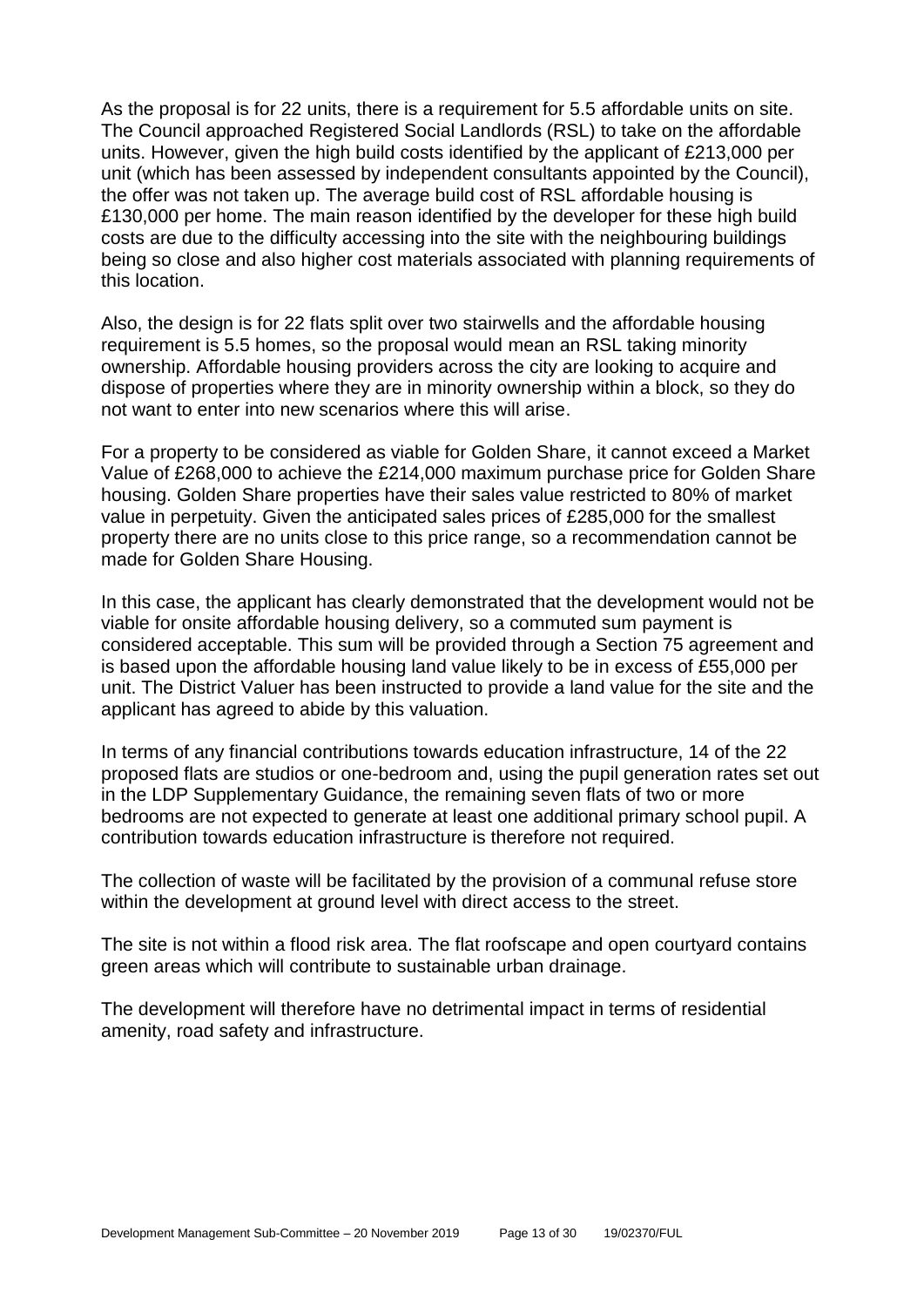# **h) Trees**

In terms of the impact on trees within Dunbar's Close Garden, a tree survey has been submitted which concludes that the roots of the trees in close proximity to the mutual boundary wall grow into the garden and there are no tree roots within the site. This is due to the marked difference in levels and existing retaining wall which have acted as a barrier to root growth.

Certain branches overhanging into the site could be pruned back to the garden boundary without unduly imbalancing the trees nor impacting on their health and amenity value. One of the trees is lop-sided and careful pruning will restore its balance. If overhanging into the amenity space is addressed, the trees should not be vulnerable to excessive pruning resulting from issues of shade.

# **i) Impact on Equalities and Human Rights**

The application has been assessed and has no apparent impact in terms of equalities or human rights.

# **j) Public Comments**

#### Old Town Community Council

- − the proposed building is unsympathetic in architectural style and the design does nothing to conserve or enhance the character of the conservation area - this has been addressed in section 3.3b).
- − the building to be demolished should, instead, be cleaned and restored and incorporated into any development on the site - this has been addressed in section 3.3b);

# Other Material Objections

#### Material Objections

- − the demolition of an import piece of industrial archaeology this has been addressed in sections 3.3 c) and f);
- − the proposed buildings will not preserve or enhance the character of appearance of the conservation area and adversely affect the setting of the former Royal High School and Canongate Kirk - this has been addressed in sections 3.3 b) and c);
- − loss of daylighting, sunlight and privacy for neighbouring residence this has been addressed in section 3.3 g);
- − adverse impact on trees in Dunbar's Close Garden and habitat of endangered Sparrow hawks, this has been addressed in section 3.3 c);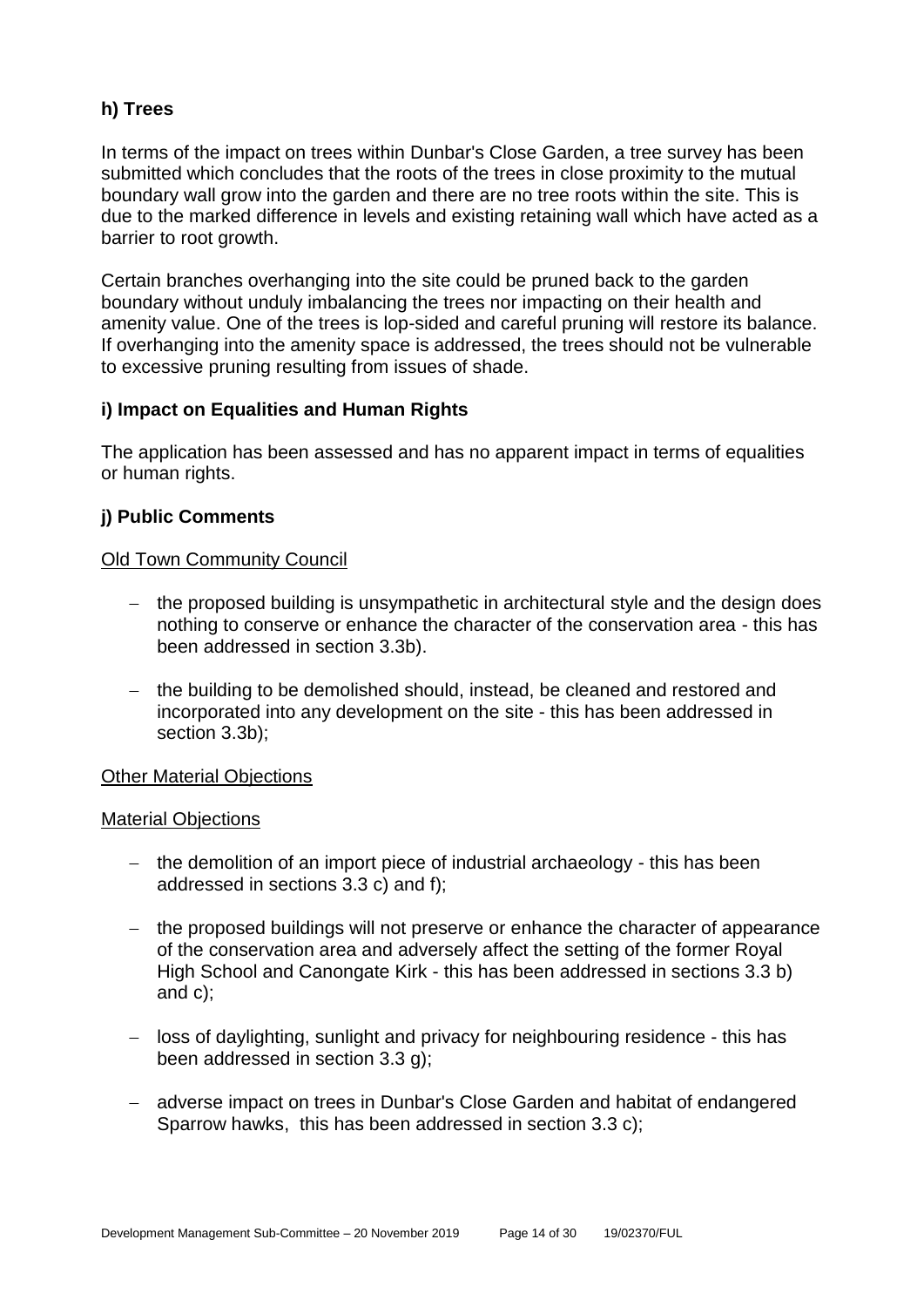#### **Support Comments**

- − the development will address the current housing shortage and reduce the need for greenfield housing;
- − the existing buildings are derelict, in a poor state of repair and not in keeping with the current streetscape;
- − the proposed housing is good quality and will create a high quality environment for residents;
- − the development will make a positive contribution to the townscape in terms of siting, scale and design;
- − there will be no detrimental impact on neighbouring residential amenity.

# **Conclusion**

The proposal complies with the Planning (Listed Building and Conservation Areas) Scotland Act 1997 as it preserves the setting of adjacent listed buildings and does not have an adverse impact on the setting of the conservation area.

The proposals comply with the adopted Local Development Plan and non-statutory guidelines and have no adverse effect on the setting of the listed buildings, character or appearance of the conservation area or the Outstanding Universal Value of the World Heritage Site. The development has no detrimental impact on significant archaeological remains, residential amenity, road safety or infrastructure. There are no identified impacts on equalities or human rights and no material considerations that outweigh this conclusion.

It is recommended that this application be Granted subject to the details below.

# **3.4 Conditions/reasons/informatives**

#### **Conditions:-**

- 1. No demolition or development shall take place on the site until the applicant has secured the implementation of a programme of archaeological work (historic building recording, excavation, protection, analysis, reporting and publication and public engagement) in accordance with a written scheme of investigation which has been submitted by the applicant and approved by the Planning Authority.
- 2. i) Prior to the commencement of construction works on site:

a) A site survey (including intrusive investigation where necessary) must be carried out to establish, either that the level of risk posed to human health and the wider environment by contaminants in, on or under the land is acceptable, or that remedial and/or protective measures could be undertaken to bring the risks to an acceptable level in relation to the development; and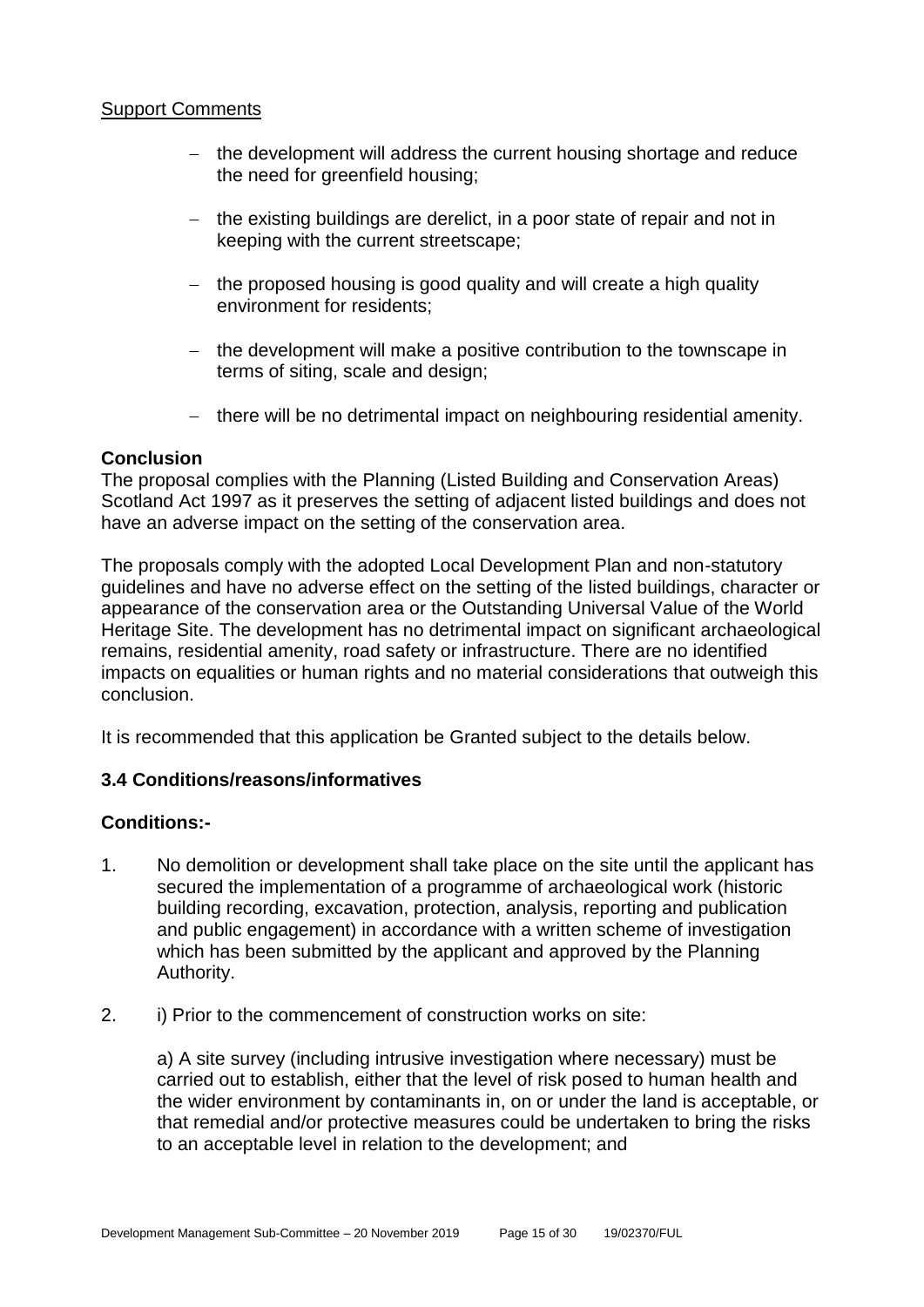b) Where necessary, a detailed schedule of any required remedial and/or protective measures, including their programming, must be submitted to and approved in writing by the Planning Authority.

ii) Any required remedial and/or protective measures shall be implemented in accordance with the approved schedule and documentary evidence to certify those works shall be provided for the approval of the Planning Authority.

- 3. A detailed specification, including trade names where appropriate, of all the proposed external materials shall be submitted to and approved in writing by the Planning Authority before work is commenced on site; Note: samples of the materials may be required.
- 4. A fully detailed landscape plan, including details of all hard and soft surface and boundary treatments and all planting, shall be submitted to and approved in writing by the Planning Authority before work is commenced on site.
- 5. The approved landscaping scheme shall be fully implemented within six months of the completion of the development.
- 6. Notwithstanding the level of cycle parking shown on drawing number L(PL)551 Ground Floor Plan as Proposed, the applicant shall provide a total of 47 cycle parking spaces, including three for the commercial unit. Details of these spaces shall be submitted to and approved in writing by the Planning Authority before work is commenced on site.

#### **Reasons**: -

- 1. In order to safeguard the interests of archaeological heritage.
- 2. In order to protect the amenity of the occupiers of the development.
- 3. In order to enable the planning authority to consider this/these matter/s in detail.
- 4. In order to enable the planning authority to consider this/these matter/s in detail.
- 5. In order to ensure that a high standard of landscaping is achieved, appropriate to the location of the site.
- 6. In order to ensure that the level of off-street parking is adequate.

#### **Informatives**

It should be noted that:

1. Consent shall not be issued until a suitable legal agreement requiring a financial contribution (likely to be in excess of £55,000 per unit), payable to the City of Edinburgh Council, has been concluded to ensure that affordable housing is provided in accordance with Council policy.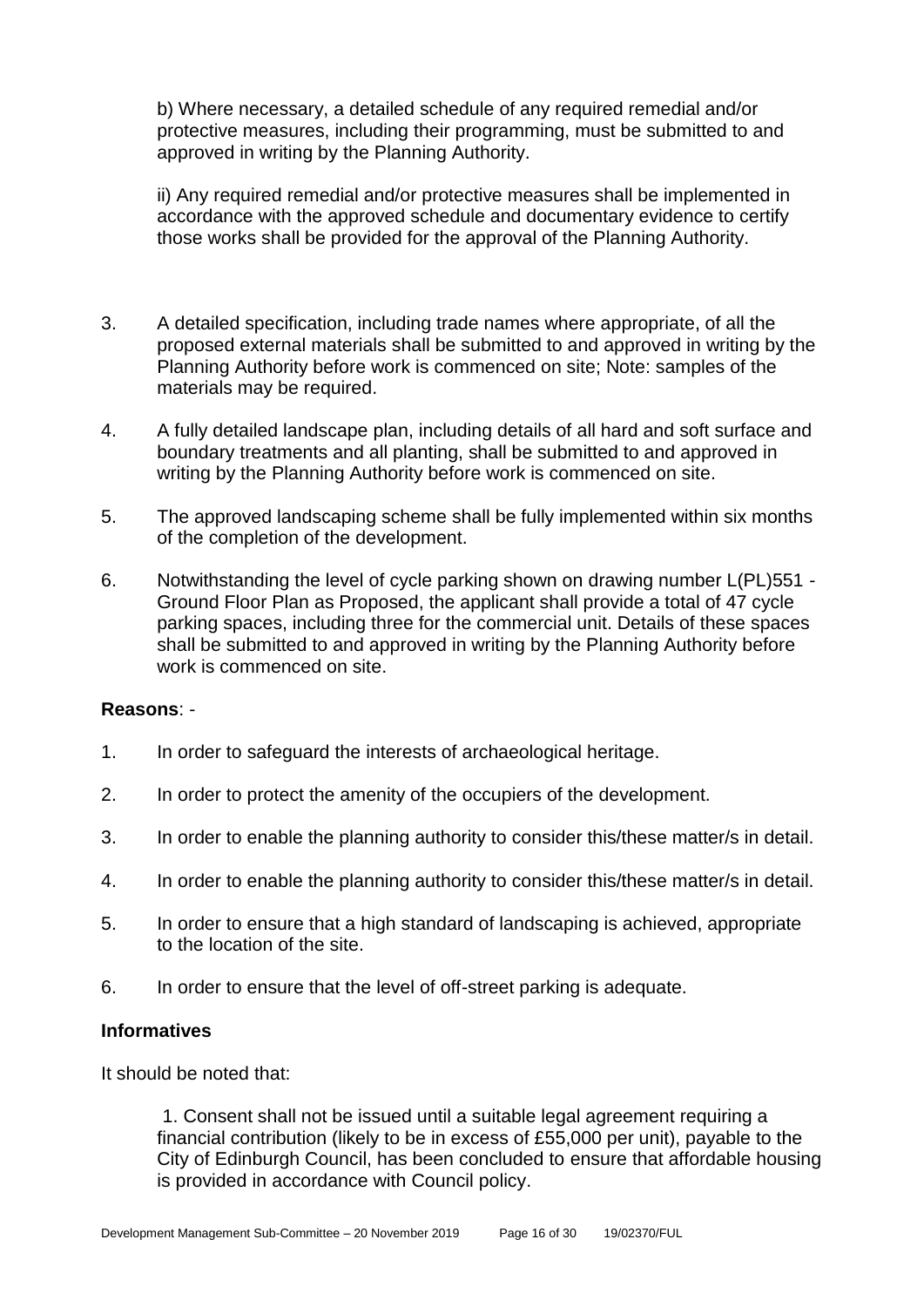The legal agreement should be concluded within 6 months of the date of this notice. If not concluded within that 6 month period, a report will be put to committee with a likely recommendation that the application be refused.

2. The development hereby permitted shall be commenced no later than the expiration of three years from the date of this consent.

3. In order for The City of Edinburgh Council to provide a recycling and waste collection service to new developments or converted properties (e.g. a conversion of a house into flats), the information outlined in The City of Edinburgh Council's document, "New and Revised Domestic Property Developments Waste and Recycling: Instructions for Architects and Developers, May 2019" must be fully considered before submitting plans to the Waste and Cleansing Service in order to obtain the required agreement for the proposed waste management strategy.

The detailed specification would be finalised at a meeting between the developer/architect and the Council's Waste and Cleansing Service which must be contacted at the earliest possible stage, initially using the email address: wasteplanning@edinburgh.gov.uk.

4. As soon as practicable upon the completion of the development of the site, as authorised in the associated grant of permission, a 'Notice of Completion of Development' must be given, in writing to the Council.

5. - In accordance with the Council's LTS Travplan3 policy, the applicant should consider developing a Travel Plan including provision of pedal cycles (inc. electric cycles), public transport travel passes, a Welcome Pack, a high-quality map of the neighbourhood (showing cycling, walking and public transport routes to key local facilities), timetables for local public transport;

- Continues footway will be required on the dropped areas of the existing footway to provide pedestrian priority.

- as the development is located in Zones 1 to 8, the applicant will not be eligible for residential parking permits in accordance with the Transport and Environment Committee decision of 4 June 2013. See

http://www.edinburgh.gov.uk/download/meetings/id/39382/item\_7\_7 (Category A - New Build);

- Any works affecting an adopted road must be carried out under permit and in accordance with the specifications. See Road Occupation Permits http://www.edinburgh.gov.uk/downloads/file/1263/apply for permission to creat e\_or\_alter\_a\_driveway\_or\_other\_access\_point.

6. No development shall take place on the site until a 'Notice of Initiation of Development' has been submitted to the Council stating the intended date on which the development is to commence. Failure to do so constitutes a breach of planning control, under Section 123(1) of the Town and Country Planning (Scotland) Act 1997.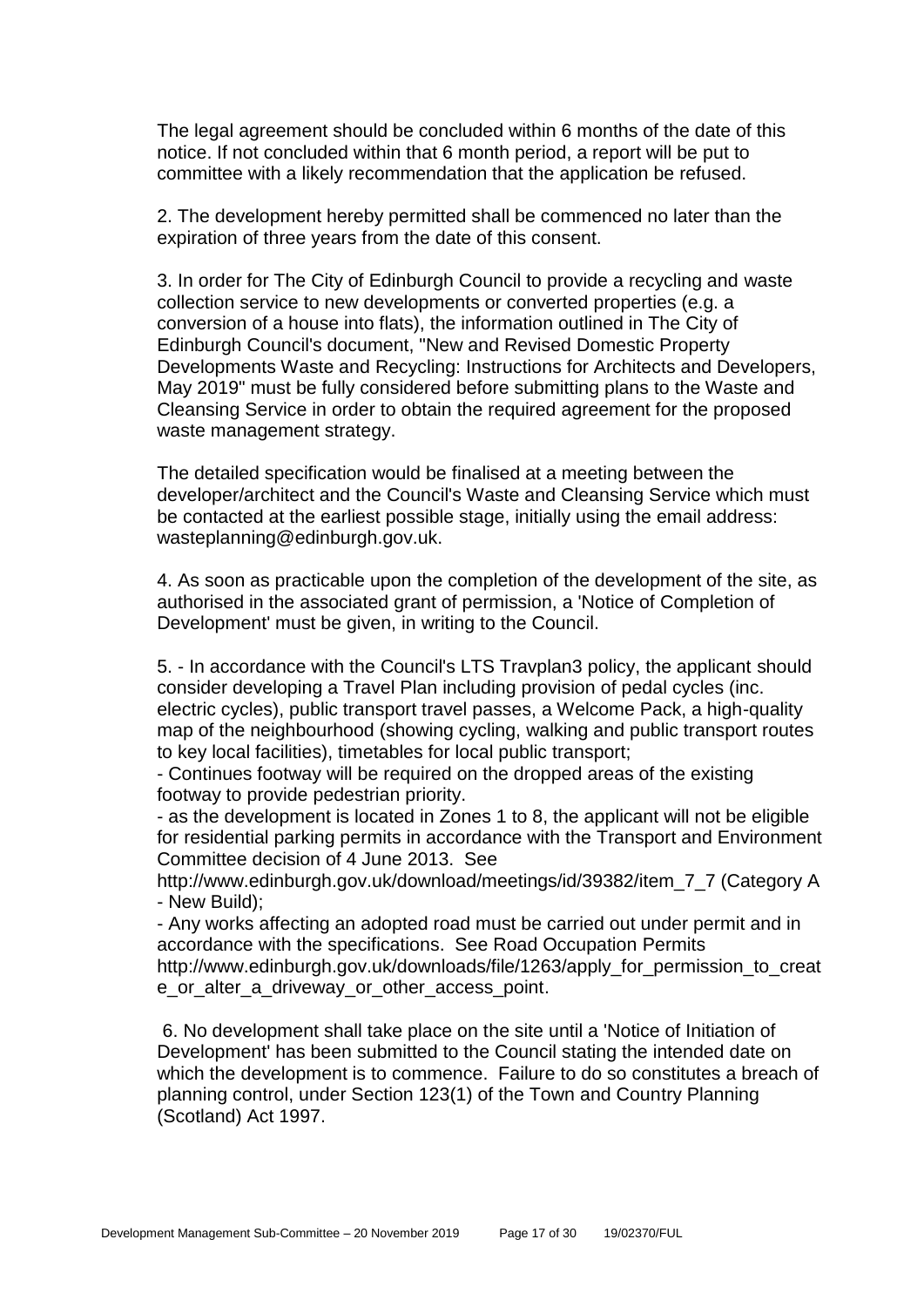# **Financial impact**

# **4.1 The financial impact has been assessed as follows:**

The application is subject to a legal agreement for developer contributions.

# **Risk, Policy, compliance and governance impact**

**5.1** Provided planning applications are determined in accordance with statutory legislation, the level of risk is low.

# **Equalities impact**

# **6.1 The equalities impact has been assessed as follows:**

The application has been assessed and has no impact in terms of equalities or human rights.

# **Sustainability impact**

# **7.1 The sustainability impact has been assessed as follows:**

This application meets the sustainability requirements of the Edinburgh Design Guidance.

# **Consultation and engagement**

# **8.1 Pre-Application Process**

Pre-application discussions took place on this application.

# **8.2 Publicity summary of representations and Community Council comments**

The application was advertised on 21 June 2019. A total of 22 representations were received, three objecting to the proposals, including one from the AHSS, and 22 in support of the application.

A full assessment of the representations can be found in the main report in the Assessment Section.

# **Background reading/external references**

- To view details of the application go to
- [Planning and Building Standards online services](https://citydev-portal.edinburgh.gov.uk/idoxpa-web/search.do?action=simple&searchType=Application)
- [Planning guidelines](http://www.edinburgh.gov.uk/planningguidelines)
- [Conservation Area Character Appraisals](http://www.edinburgh.gov.uk/characterappraisals)
- [Edinburgh Local Development Plan](http://www.edinburgh.gov.uk/localdevelopmentplan)
- **[Scottish Planning Policy](http://www.scotland.gov.uk/Topics/Built-Environment/planning/Policy)**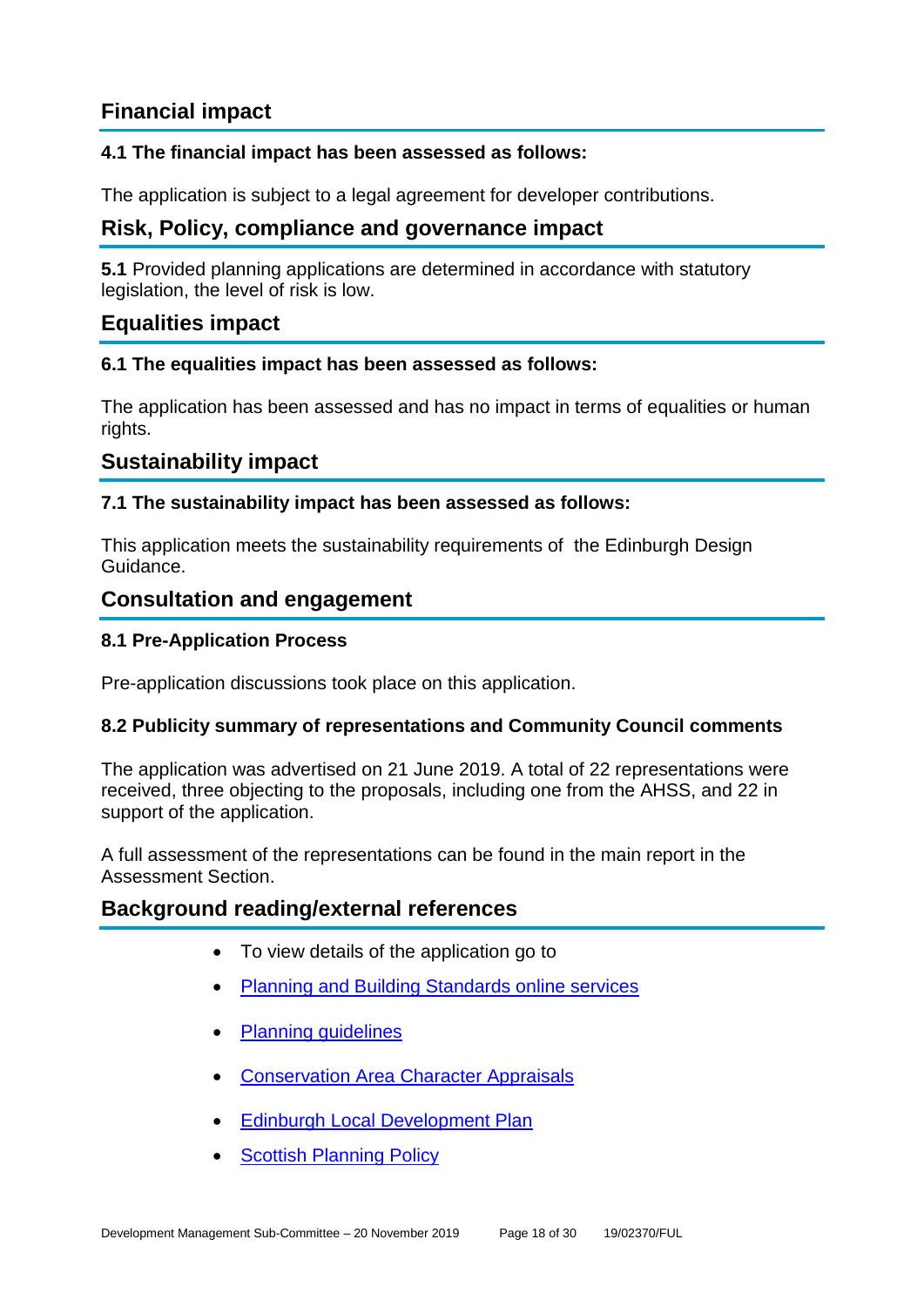| <b>Statutory Development</b><br><b>Plan Provision</b> | The site is within the City Centre, Edinburgh World<br>Heritage Site and Old Town Conservation Area as<br>defined by the Edinburgh Local Development Plan. |
|-------------------------------------------------------|------------------------------------------------------------------------------------------------------------------------------------------------------------|
| Date registered                                       | 17 May 2019                                                                                                                                                |
| <b>Drawing numbers/Scheme</b>                         | $01 - 19$                                                                                                                                                  |
|                                                       | Scheme 1                                                                                                                                                   |

**David R. Leslie** Chief Planning Officer PLACE The City of Edinburgh Council

Contact: Clare Macdonald, Senior Planning Officer E-mail:clare.macdonald@edinburgh.gov.uk Tel:0131 529 6121

# **Links - Policies**

# **Relevant Policies:**

# **Relevant policies of the Local Development Plan.**

LDP Policy Hou 1 (Housing Development) sets criteria for assessing the principle of housing proposals.

LDP Policy Hou 2 (Housing Mix) requires provision of a mix of house types and sizes in new housing developments to meet a range of housing needs.

LDP Policy Hou 3 (Private Green Space in Housing Development) sets out the requirements for the provision of private green space in housing development.

LDP Policy Hou 4 (Housing Density) sets out the factors to be taken into account in assessing density levels in new development.

LDP Policy Hou 6 (Affordable Housing) requires 25% affordable housing provision in residential development of twelve or more units.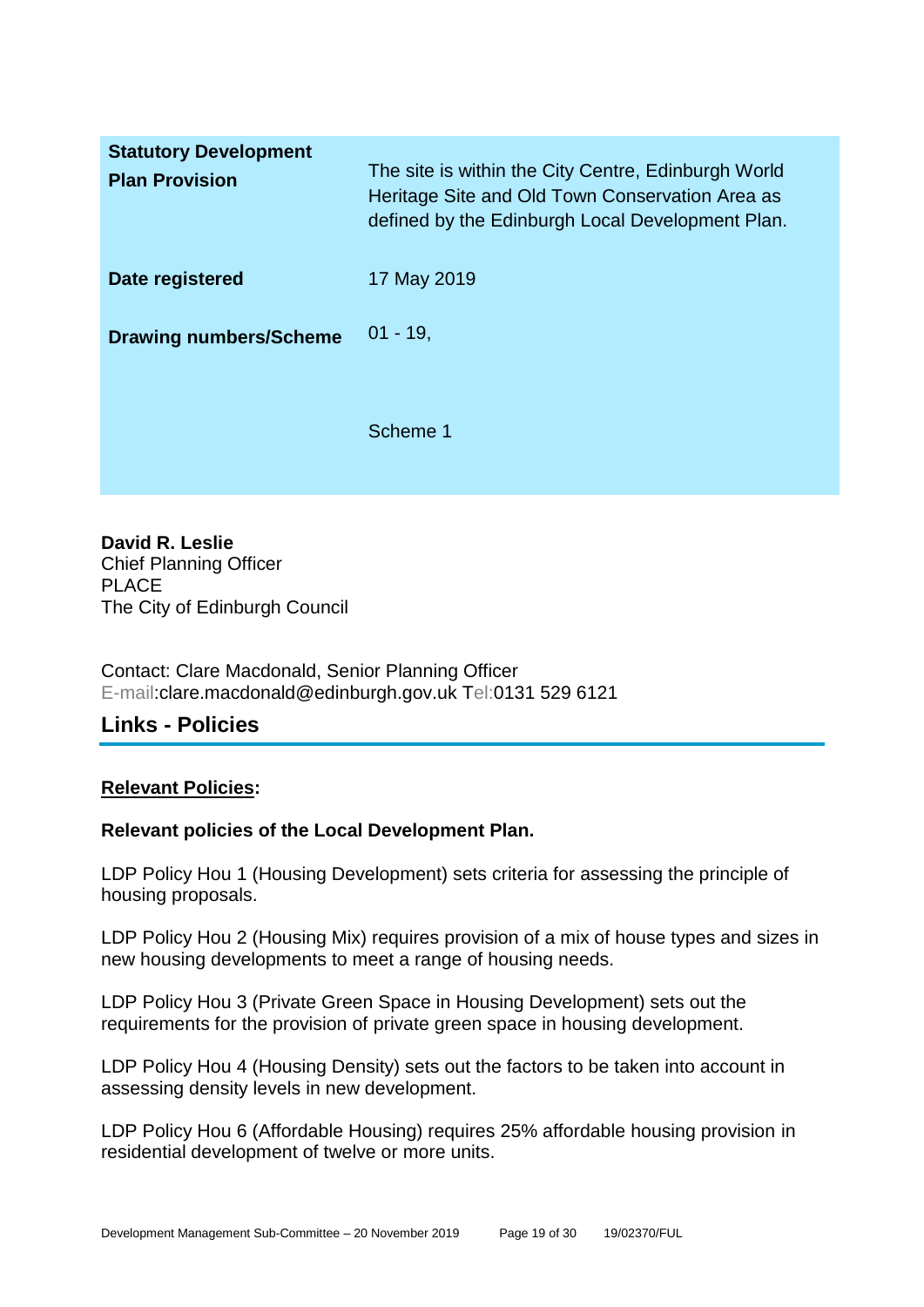LDP Policy Del 2 (City Centre) sets criteria for assessing development in the city centre.

LDP Policy Env 3 (Listed Buildings - Setting) identifies the circumstances in which development within the curtilage or affecting the setting of a listed building will be permitted.

LDP Policy Env 5 (Conservation Areas - Demolition of Buildings) sets out criteria for assessing proposals involving the demolition of buildings within a conservation area.

LDP Policy Env 6 (Conservation Areas - Development) sets out criteria for assessing development in a conservation area.

LDP Policy Env 1 (World Heritage Site) protects the quality of the World Heritage Site and its setting.

LDP Policy Des 1 (Design Quality and Context) sets general criteria for assessing design quality and requires an overall design concept to be demonstrated.

LDP Policy Des 3 (Development Design - Incorporating and Enhancing Existing and Potential Features) supports development where it is demonstrated that existing and potential features have been incorporated into the design.

LDP Policy Des 4 (Development Design - Impact on Setting) sets criteria for assessing the impact of development design against its setting.

LDP Policy Des 5 (Development Design - Amenity) sets criteria for assessing amenity.

LDP Policy Des 6 (Sustainable Buildings) sets criteria for assessing the sustainability of new development.

LDP Policy Env 9 (Development of Sites of Archaeological Significance) sets out the circumstances in which development affecting sites of known or suspected archaeological significance will be permitted.

LDP Policy Env 12 (Trees) sets out tree protection requirements for new development.

LDP Policy Tra 2 (Private Car Parking) requires private car parking provision to comply with the parking levels set out in Council guidance, and sets criteria for assessing lower provision.

LDP Policy Tra 3 (Private Cycle Parking) requires cycle parking provision in accordance with standards set out in Council guidance.

LDP Policy Tra 4 (Design of Off-Street Car and Cycle Parking) sets criteria for assessing design of off-street car and cycle parking.

LDP Policy Del 1 (Developer Contributions and Infrastructure Delivery) identifies the circumstances in which developer contributions will be required.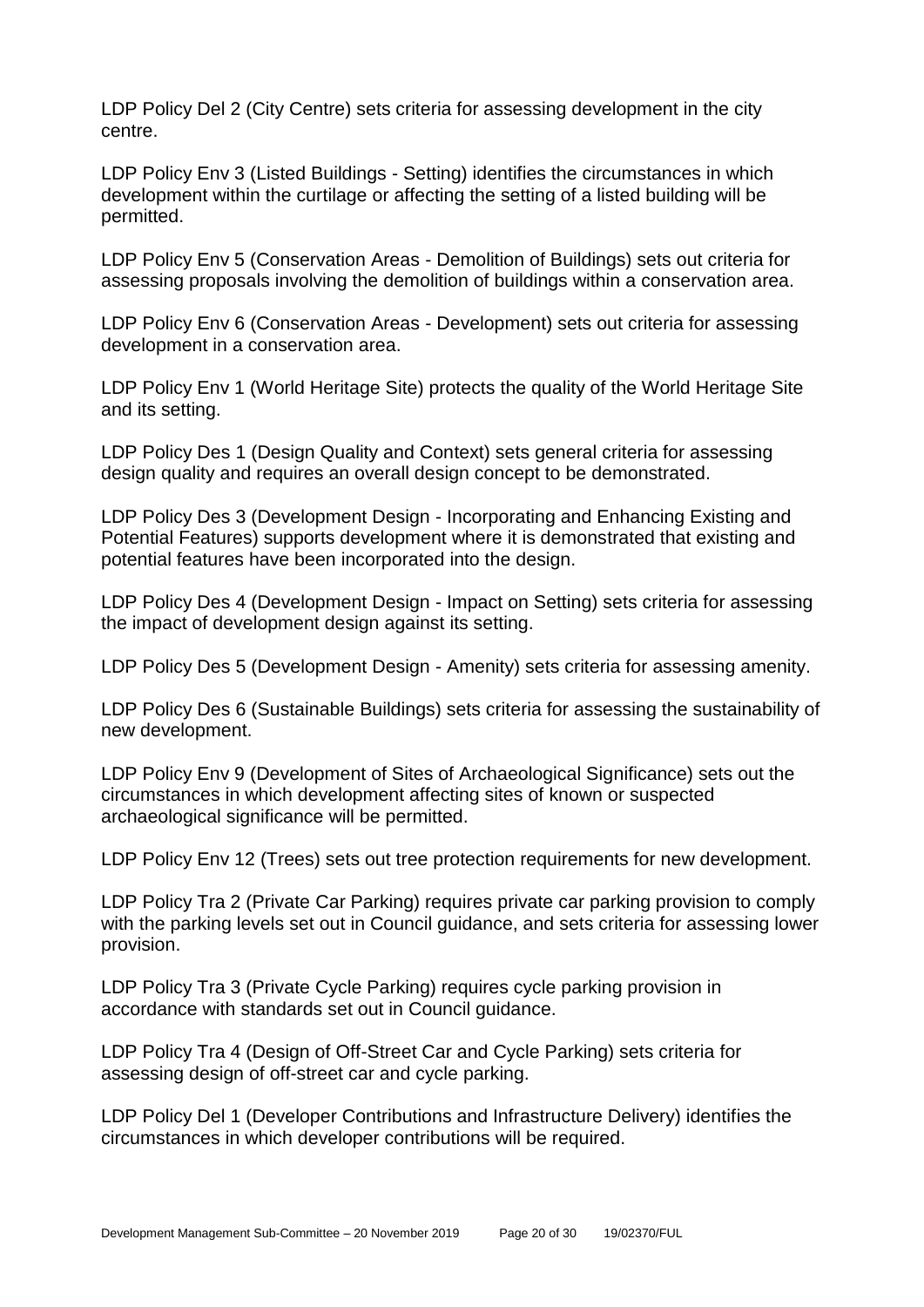# **Relevant Non-Statutory Guidelines**

**Non-statutory guidelines** 'LISTED BUILDINGS AND CONSERVATION AREAS' provides guidance on repairing, altering or extending listed buildings and unlisted buildings in conservation areas.

**Non-Statutory guidelines** Edinburgh Design Guidance supports development of the highest design quality and that integrates well with the existing city. It sets out the Council's expectations for the design of new development, including buildings, parking, streets and landscape, in Edinburgh.

**The Old Town Conservation Area Character Appraisal** emphasises the survival of the original medieval street pattern; the wealth of important landmark buildings; the survival of an outstanding collection of archaeological remains, medieval buildings, and 17th-century town houses; the consistent and harmonious height and mass of buildings; the importance of stone as a construction material for both buildings and the public realm; the vitality and variety of different uses; and the continuing presence of a residential community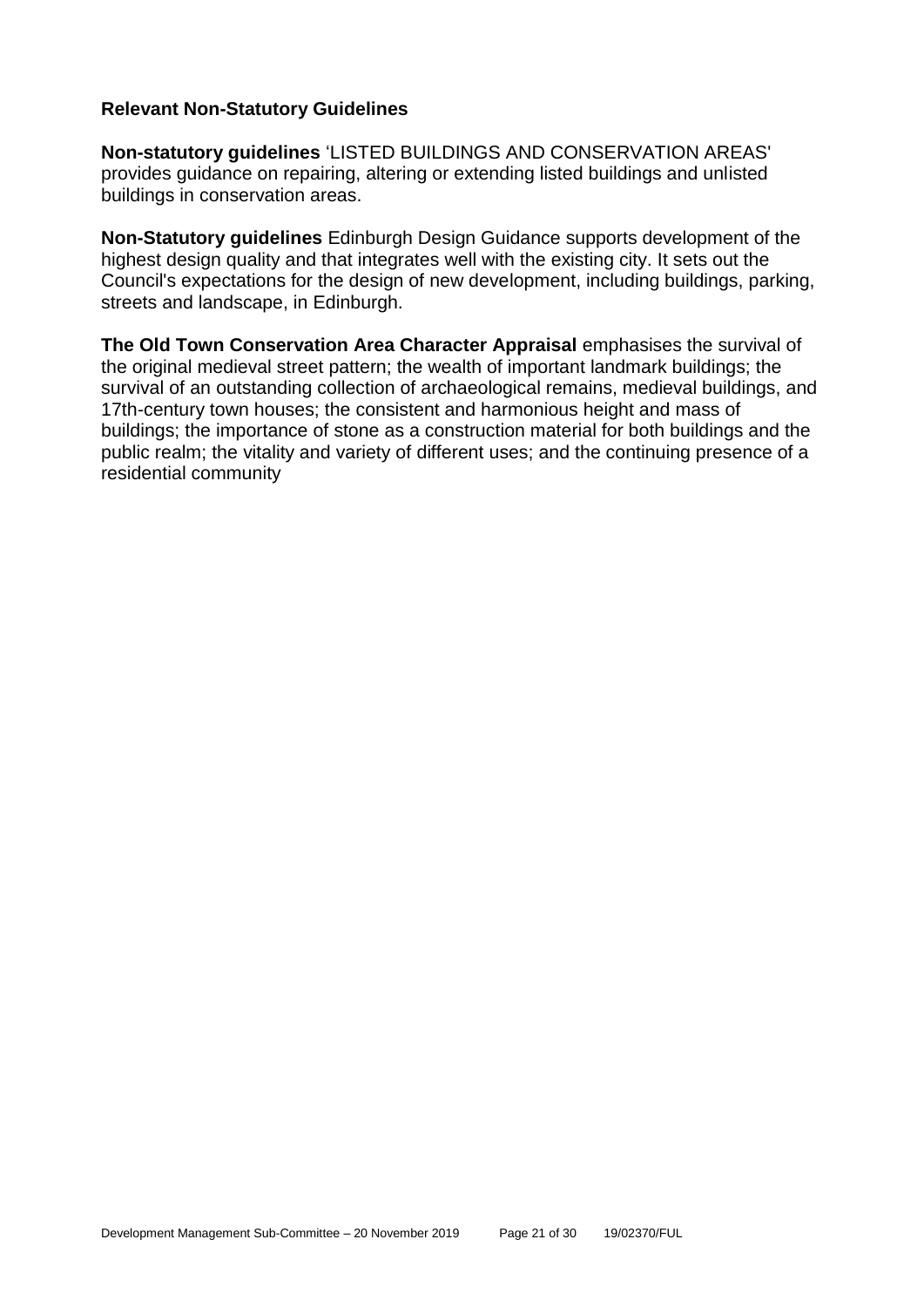# **Appendix 1**

**Application for Planning Permission 19/02370/FUL At 24 - 26 Calton Road, Edinburgh, EH8 8DP Demolition of existing non-listed buildings and erection of new residential building to form 22 flats and 1 commercial office space at ground floor and associated landscaping works. (Resubmission within a year).**

# **Consultations**

# **Historic Environment Scotland**

*This is for the demolition of the existing unlisted buildings in the Old Town Conservation Area and the erection of new buildings. Your Council have asked for our views on the potential effect of development on the Outstanding Universal Value (OUV) of the Old and New Towns of Edinburgh World Heritage Site. After clarification with your Council, you have confirmed that the setting of nearby A listed buildings should also be assessed.*

*Setting aside the demolition of the unlisted buildings, in our view, the proposed new residential buildings fail to fully respect the character and appearance of the Old Town Conservation Area and World Heritage Site. The Old Town is characterised by a traditional roofscape and buildings that are intricate and varied in character with building lines that respond to natural features and contours in the topography. The massing and proportions of the new building proposed, in particular its flat roofs, are at odds with the variety and established character that makes this area special. We would suggest that the design of the proposed new buildings could be rethought to be more sympathetic to the special characteristics of the Old Town, rather than taking reference from more recent adjacent buildings.*

*We consider that the proposed development has the potential to impact on the setting of two Category A listed buildings in the vicinity.*

*It is clear that there was a significantly scaled building at the rear of this site, until it was truncated in the 1960s. The rear of the development site is to the north-west of the Category A listed Canongate Kirk and Kirkyard, backing on to Dunbar's Close Garden. Although the development is considerable against this boundary there is an intervening building (No.22) between the site and the Kirkyard.*

*The site is also within the setting of the Category A listed former Royal High School, visible at the western part of the viewpoint of this building from Canongate Kirkyard. In the view shown (p.22 of planning statement) the proposed development appears underneath the Burns Monument. The key view of the former school, which allows the near entirety of the front façade to be visible, is the one from the rear of the Kirk, chosen by Thomas Shepherd for his well-known etching. We note the view on page 3 of the design statement shows the proposed development visible in the foreground.*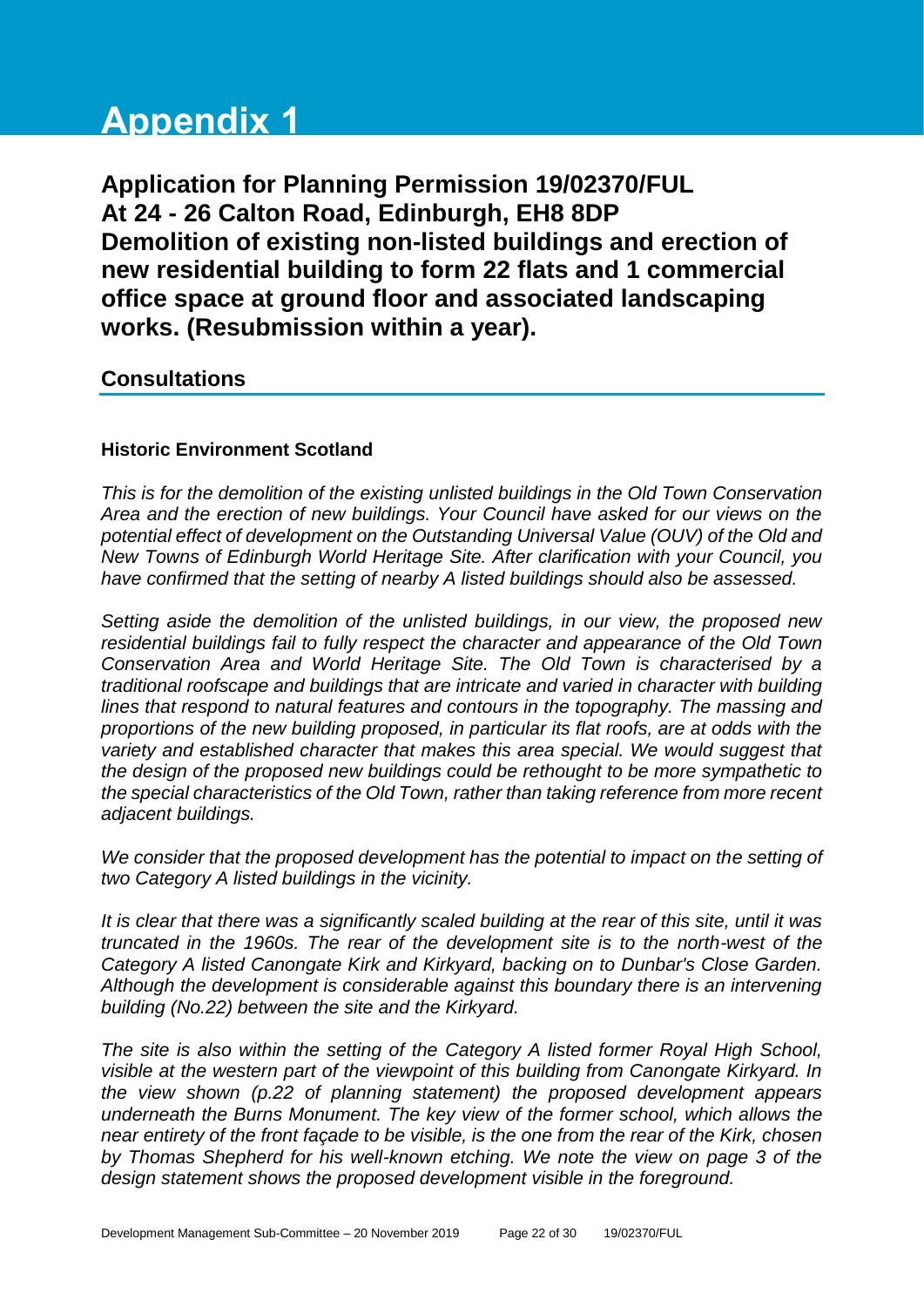We consider there will be some impact on the setting of both these Category A listed *buildings, on views from the Kirkyard and to the Royal High School, but on balance, and taking into account the recent consent at No.63 Calton Road, we do not consider the additional impacts would be significant.*

*Planning authorities are expected to treat our comments as a material consideration, and this advice should be taken into account in your decision making. Our view is that the proposals do not raise historic environment issues of national significance and therefore we do not object. However, our decision not to object should not be taken as our support for the proposals. This application should be determined in accordance with national and local policy on development affecting the historic environment, together with related policy guidance.*

# **Edinburgh World Heritage Trust**

*In general, the Edinburgh World Heritage Trust supports the principle of reintroducing housing units to support the permanent residential population of the Old Town, although we note that the majority proposed in this development are one-bed flats.*

*The key elements of the Outstanding Universal Value of the World Heritage Trust that are relevant to the development site are the historic pattern of building in the Old Town, topography and the city centre graveyards. The area is one of relatively intense change since the inscription in 1995. The proposals largely work with the pattern of building in the Old Town, respecting toft widths and historic routes. However, views from the graveyard would benefit from greater articulation at roof level, as other recent buildings in the area have done. In terms of height, the proposals are similar to those established by the pre-inscription development at Old Tolbooth Wynd.*

*Our view is that the proposals would have no significant impact on the Outstanding Universal Value of the World Heritage Site.*

# **Old Town Community Council**

*The Community Council objects to this proposal.*

*Although slightly lower and less damaging to the skyline, this re-application does not materially differ enough from the previously rejected application.*

*We support and reinforce all the planner's comments relating to that rejection, namely that the proposed design does nothing to conserve or enhance the character of the conservation area, that it is unsympathetic in architectural style (actually it is unnecessarily ugly) whereas the building to be demolished, albeit not listed, does indeed fulfil all those things.*

*It should instead be cleaned and restored and incorporated into any development on that site.*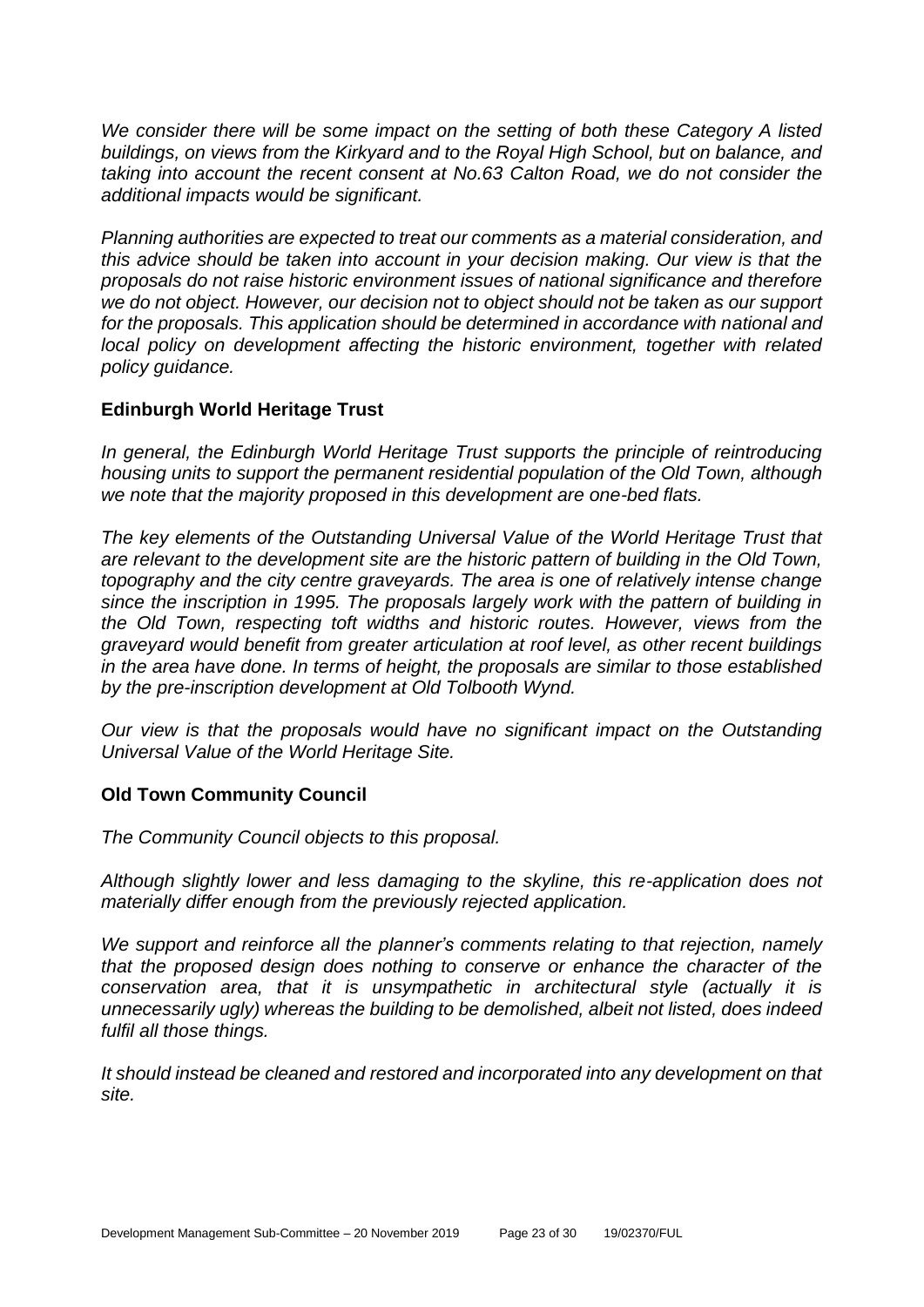# **Archaeology**

*The site is occupied by the former Calton Studios nightclub which occupies a range of 19th century industrial and commercial building. Lying on the eastern side of the 17th century Canongate Kirkyard the site lies at the heart of Edinburgh's UNESCO World Heritage site. The site occupies the northern part of a medieval burgess plot stretching from the Royal Mile to Calton Road, which formed the northern limits of the medieval burgh of the Canongate.* 

*The Canongate was established in David I's 1128 as part of the foundation Charter of Holyrood Abbey and remaining under its control for most of the medieval period. Recent excavations along the northern side of Calton Road (e.g. Gooder, John (2013) 'Excavations in the Canongate Backlands, Edinburgh'. SAIR 56; Engle, Robert et al (2013), Caltongate PA1 (C). AOC Data Structure Report 20236) suggest that this site will contain over 3m of archaeological deposits including potentially waterlogged deposits and the remains associated with the Burgh's early defences.*

*Based on the historical and archaeological evidence the site has been identified as occurring within an area of archaeological significance. Accordingly, this application must be considered under the terms Scottish Government's Our Place in Time (OPIT), Scottish Planning Policy (SPP), Historic Environment Scotland's Policy Statement (HESPS) 2016 and Archaeology Strategy and CEC's Edinburgh Local Development Plan (2016) Polices ENV5, ENV8 & ENV9. The aim should be to preserve archaeological remains in situ as a first option, but alternatively where this is not possible, archaeological excavation or an appropriate level of recording may be an acceptable alternative.*

# *Historic Building*

*The proposed scheme proposes the demolition of the existing garage which comprises the remains of a range of 19th century former industrial and commercial buildings latterly used as a nightclub (Calton Studios). These buildings although unlisted in archaeological terms are regarded as having local significance in terms of the Canongate's industrial archaeological past. Demolition of these locally significant buildings will clearly therefore have a significant adverse impact. However, the loss of these buildings, in archaeological terms, is not regarded significant enough to warrant recommending refusal in terms of Policy ENV9.* 

*However, if consent is granted by the Planning Authority, it is essential that a detailed historic building survey (internal and external elevations and plans, photographic and written survey and analysis) of all the surviving buildings is undertaken prior to and during demolition in order to provide a permanent record of these historic buildings.* 

In addition, demolition shall be limited in the first instance to above ground works only, *with no grubbing up of wall foundations nor ground floor surfaces. This is to avoid any impacts upon the site's potentially significant buried archaeological remains until the results of the phase 1 works have been undertaken (see following section Buried Archaeology).*

*Buried Archaeology*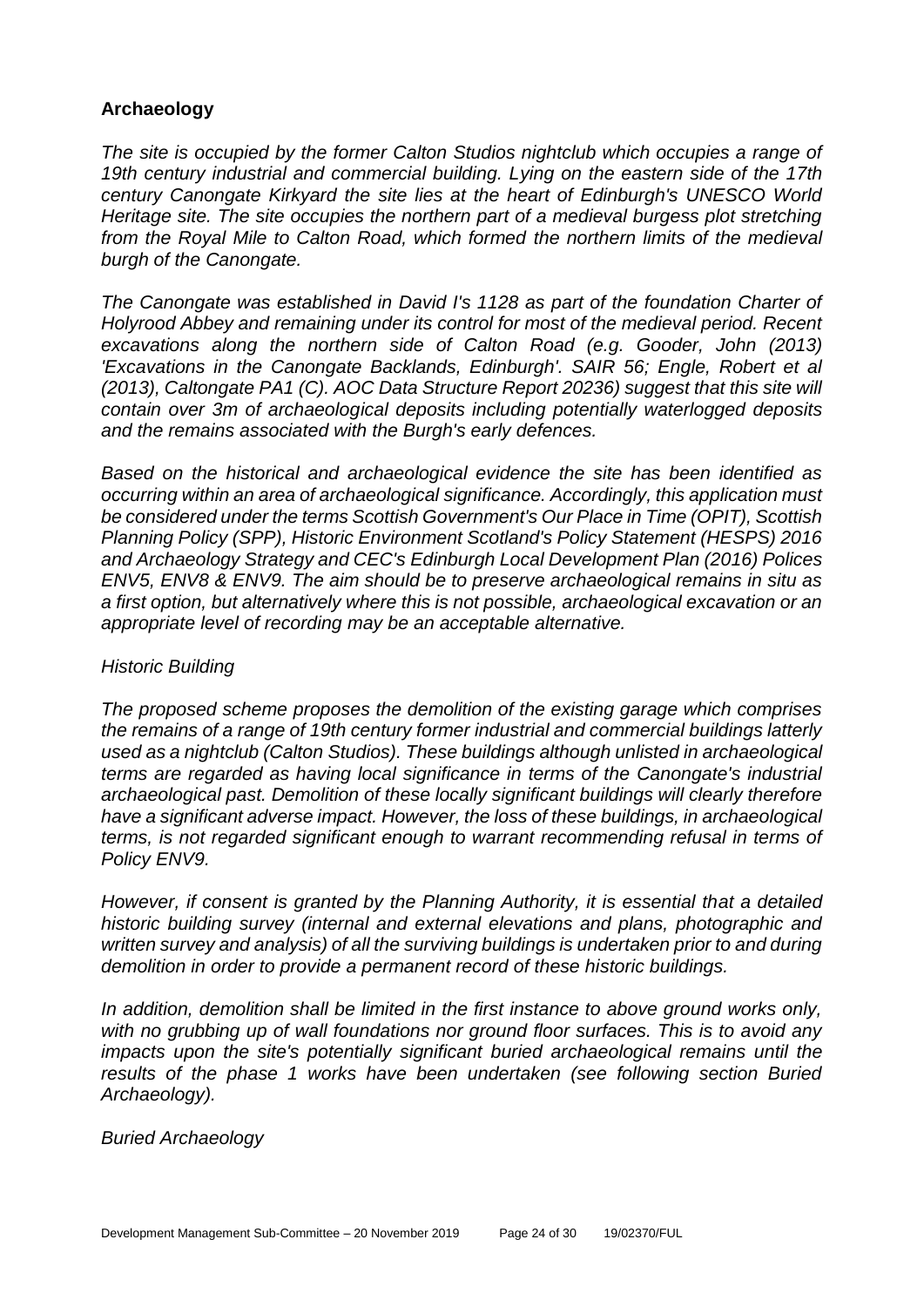*The proposals will require significant ground-breaking works, principally regarding demolition, new construction and new services. Such works have the potential to disturb archaeological remains dating back to the origins of the burgh in the 12th century. Given the potential for over 3m of significant archaeological resources to occur across the proposed area, it is essential that if consent is granted for this scheme that an archaeological mitigation strategy is undertaken both during demolition and prior to construction/development.* 

*This will require the undertaking of phased programme of archaeological investigation to fully record, excavate and analyse any significant remains affected. The first phase of which will be the undertaking of archaeological evaluation (min 10). The results from this initial phase of work will allow for the production and agreement of a more detailed mitigation strategy to ensure the appropriate protection and/or excavation, recording and analysis of any surviving archaeological remains during each phase of development.* 

#### *Public Engagement*

*Given the potential significance of the archaeology it is essential that a programme of public/community engagement should be undertaken. The scope of which (e.g. site open days, viewing points, temporary interpretation boards) will be agreed with CECAS based upon the initial DBA and archaeological evaluation outlined above.*

*In consented it is essential therefore that a condition be applied to both the CON & FUL to secure this programme of archaeological works, based upon the following CEC condition;*

*'No demolition or development shall take place on the site until the applicant has secured the implementation of a programme of archaeological work (historic building recording, excavation, protection, analysis, reporting and publication & public engagement) in accordance with a written scheme of investigation which has been submitted by the applicant and approved by the Planning Authority.'* 

*The work must be carried out by a professional archaeological organisation, either working to a brief prepared by CECAS or through a written scheme of investigation submitted to and agreed by CECAS for the site. Responsibility for the execution and resourcing of the programme of archaeological works and for the archiving and appropriate level of publication of the results lies with the applicant.*

# **Environmental Protection**

*The proposed development is on the site of a former engineering factory used most recently as a night-club venue. Environmental Protection has concerns over the historic use of the site, as this may have resulted in ground contamination. A condition is recommended to ensure the site is suitable for the proposed use.*

*Environmental Protection has no objection to the application, subject to the following condition:*

*Prior to the commencement of construction works on site:*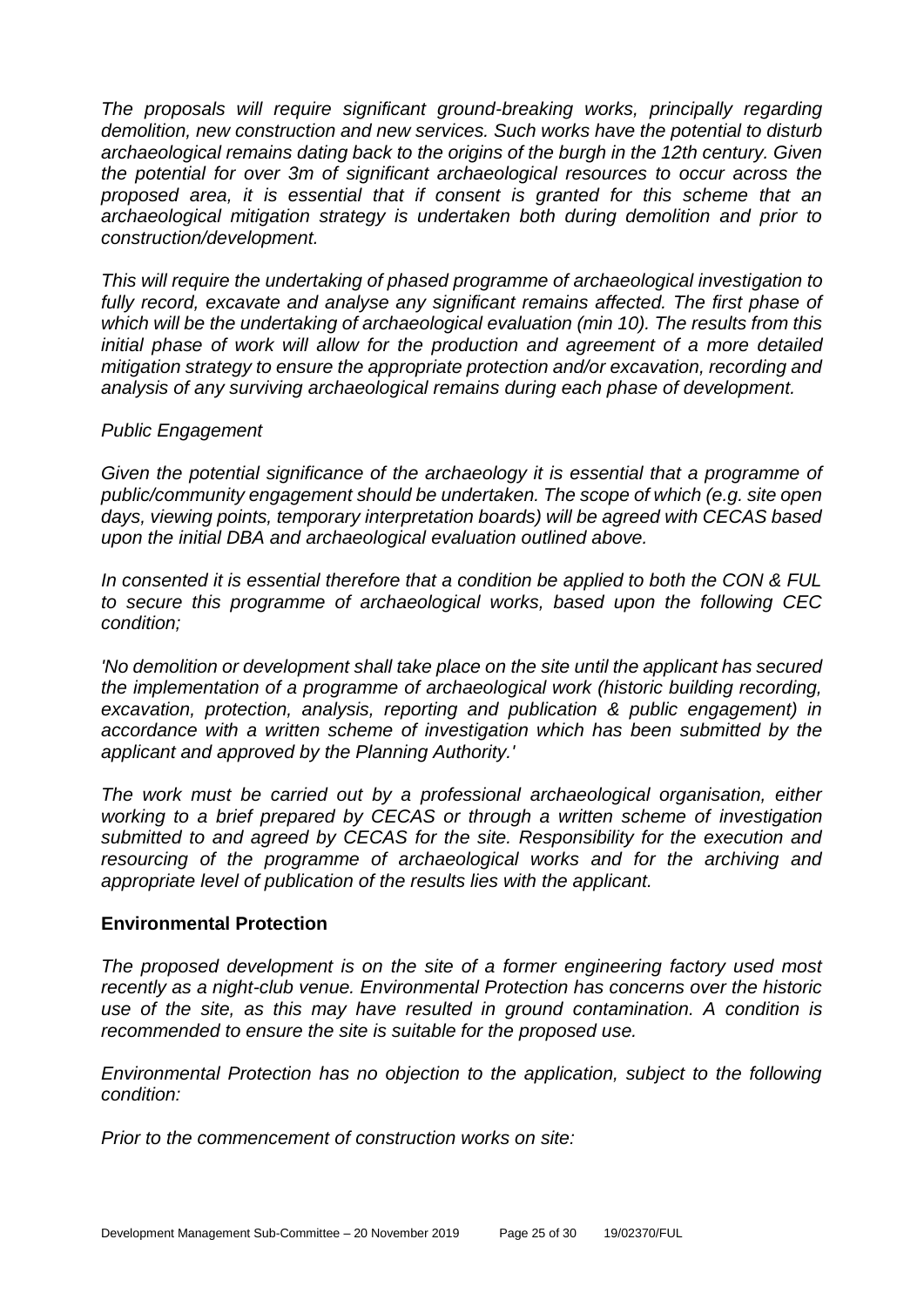*(a) A site survey (including intrusive investigation where necessary) must be carried out to establish to the satisfaction of the Head of Planning, either that the level of risk posed to human health and the wider environment by contaminants in, on or under the land is acceptable, or that remedial and/or protective measures could be undertaken to bring the risks to an acceptable level in relation to the development; and* 

*(b) Where necessary, a detailed schedule of any remedial and /or protective measures, including their programming, must be submitted to and approved in writing by the Head of Planning. Any required remedial and/or protective measures shall be implemented in accordance with the approved schedule and documentary evidence to certify those works shall be provided to the satisfaction of the Head of Planning.*

# **Roads Authority**

*No objections to the application subject to the following being included as conditions or informatives as appropriate:*

*1. in accordance with the Council's LTS Travplan3 policy, the applicant should consider developing a Travel Plan including provision of pedal cycles (including electric cycles), public transport travel passes, a Welcome Pack, a high-quality map of the neighbourhood (showing cycling, walking and public transport routes to key local facilities), timetables for local public transport;*

*2. continues footway will be required on the dropped areas of the existing footway to provide pedestrian priority;*

*3. the applicant should be advised that as the development is located in Zones 1 to 8, they will not be eligible for residential parking permits in accordance with the Transport and Environment Committee decision of 4 June 2013, see http://www.edinburgh.gov.uk/download/meetings/id/39382/item\_7\_7 (Category A - New Build);*

*4. any works affecting an adopted road must be carried out under permit and in accordance with the specifications, see Road Occupation Permits http://www.edinburgh.gov.uk/downloads/file/1263/apply\_for\_permission\_to\_create\_or\_ alter\_a\_driveway\_or\_other\_access\_point;*

*5. a minimum of 44 cycle spaces for the residential development will be required (40 cycle spaces proposed).;*

*6. a minimum of 3 cycle parking spaces will be required for the 97sqm commercial unit; 7. a minimum of 1 motorcycle spaces will be required for the proposed development.*

*Note:*

*The current parking standards could permit a maximum of 22 car parking spaces for the proposed development in Zone 2. Zero car parking provision is considered acceptable due to the site accessibility to public transport.*

# **Active Travel**

*The Active Travel Team takes no stance either for or against the proposed development, but as a consultee would make the following comments.*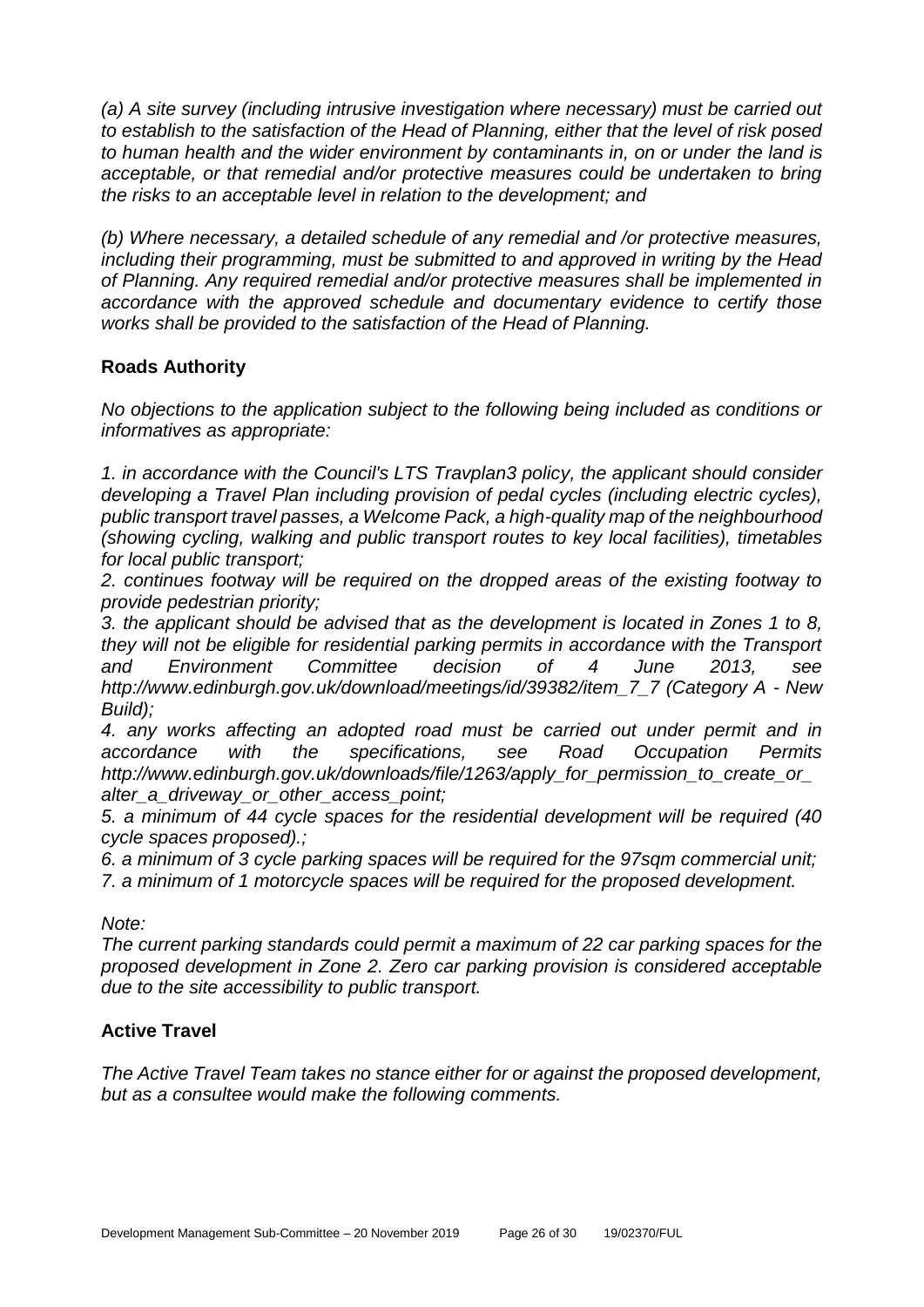*1. It is imperative that this new development supports the design principles of the Local Development Plan (LDP), Edinburgh Design Guidance, and the Edinburgh Street Design Guidance (ESDG) detailed design manual and associated factsheets to generate the benefits associated with active travel.* 

*2. Currently the development fails to provide any cycle parking whatsoever. Given the proximity of this development to several notable Active Travel schemes in the city centre, this is a missed opportunity. Appropriate visitor and secure cycle parking on the site will cater for non-standard bikes/trailers/bikes with child seat attachments, including sufficient provision of single-tiered cycle parking and maintenance space. See specifications in (draft) ESDG factsheet C7.* 

*3. External bike parking should be provided for visitors and easily accessible from the road, overlooked, attractive, and located close to building entrances. This too must provide spaces appropriate for cargo bike/non-standard cycle parking to enable alternative forms of delivery to take place to the offices, as well as ensuring visitor accessibility for those with protected characteristics.*

# **Affordable Housing**

*1. Introduction*

*I refer to the consultation request from the Planning Department about this planning application.*

*Housing and Regulatory Services have developed a methodology for assessing housing requirements by tenure, which supports an Affordable Housing Policy (AHP) for the city.*

*• The AHP makes the provision of affordable housing a planning condition for sites over a particular size. The proportion of affordable housing required is set at 25% (of total units) for all proposals of 12 units or more.* 

*• This is consistent with Policy Hou 6 Affordable Housing in the Edinburgh City Local Plan.* 

# *2. Affordable Housing Provision*

*This application is for a development consisting of 22 homes and as such the AHP will apply. There will be an AHP requirement for a minimum of 25% (5.5) homes of approved affordable tenures.* 

*In all instances the Council expects the 25% affordable housing contribution to be delivered on-site, in a manner that is well-integrated. It is only in exceptional circumstances, where the Council is satisfied that the affordable housing could not be viably delivered by a housing association, that we consider alternative proposals.* 

**Both Dunedin Canmore HA and Castle Rock Edinvar looked at this opportunity when it** *was first submitted for 24 flats in 2018 and do not want to take affordable units on this site for two reasons:*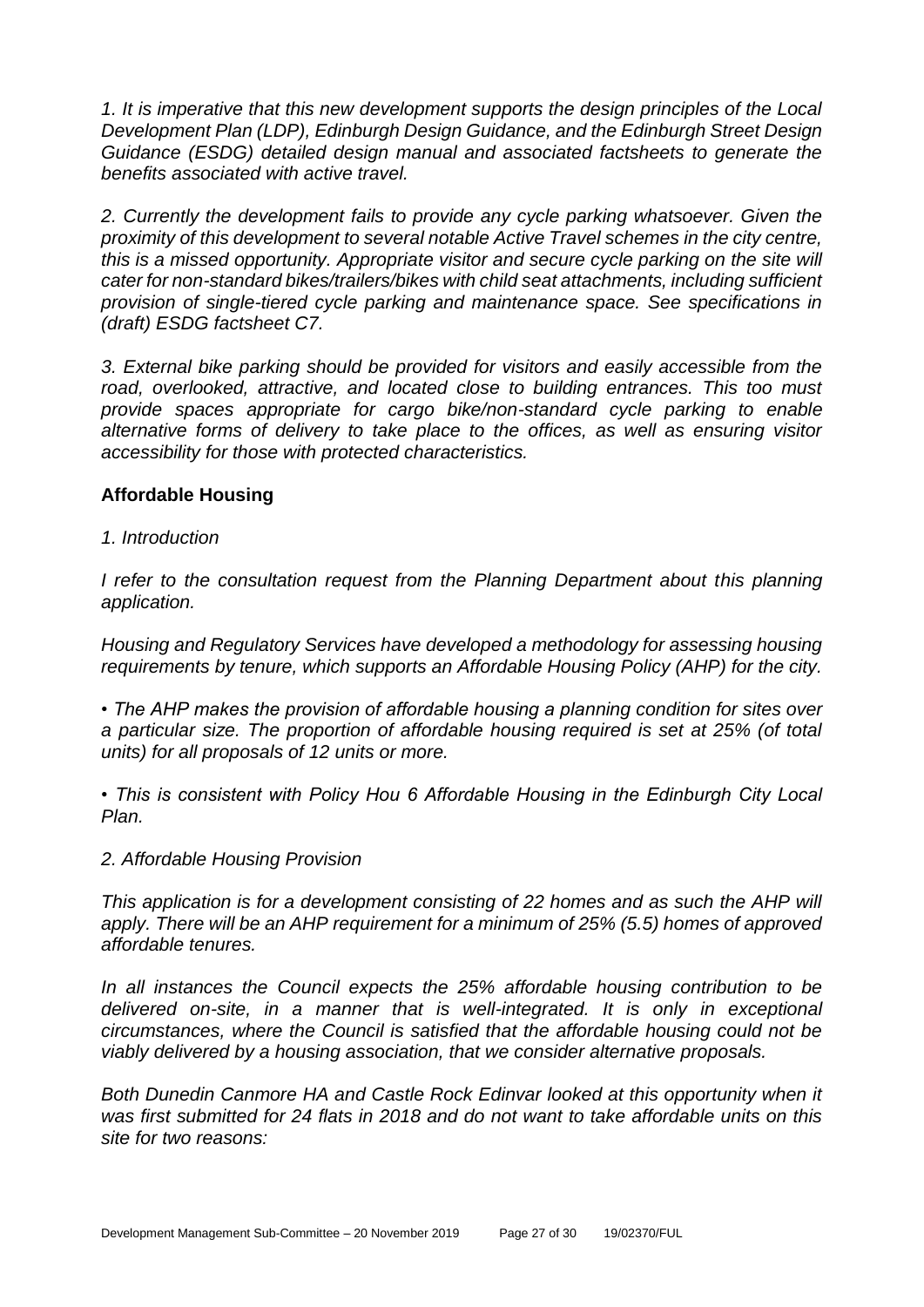#### *i) High Build Costs*

*The developer has submitted build costs for this application and to verify the accuracy of the costs, they were assessed by independent consultants appointed by the Council's Estates team. This analysis identified the build cost to be an average of £213,000 per unit. RSL affordable housing typically has a build cost average of £130,000 per home.* 

*The main reason identified by the developer for the high build costs are due to the difficulty accessing into the site with the neighbouring buildings being so close and also higher cost materials associated with planning requirements of this location.* 

#### *ii) Consolidation of Ownership*

*RSLs were approached with the proposal once the design was finalised. The properties are of a size which would meet RSL requirements in terms of space standards and without being excessively large for an RSL to afford to purchase. However, the design is for 22 flats split over two stairwells and the affordable housing requirement is six homes. With this design, the proposal would see the RSL taking minority ownership of six flats within a stair shared with private owners. Affordable housing providers across the city, including the Council, are looking to acquire and dispose of properties where they are in minority ownership within a block. Consequently, they do not want to enter into new scenarios where this will arise.* 

*Dunedin Canmore Housing Association and Castle Rock Edinvar considered the previous application which was for 24 flats but, due to the high build costs and the minority ownership within the stairwell, were unable to take this forward. All RSLs operate within the same financial parameters and with the same regulatory framework, and therefore no other RSLs would be able to deliver the proposed housing for the reasons identified above.* 

*Where a developer has clearly established that the development would not be viable for a housing association to deliver, then the affordable housing policy allows for alternative methods of onsite delivery to be considered.* 

*For a property to be considered as viable for Golden Share it cannot exceed a Market Value of £268,000 to achieve the £214,000 maximum purchase price for Golden Share housing. Golden Share properties have their sales value restricted to 80% of market value in perpetuity. Given the anticipated sales prices of £285,000 for the smallest property there are no units close to this price range and a recommendation cannot be made for Golden Share Housing.* 

*Over nine out of ten applications have affordable housing delivered onsite. The Affordable Housing guidance, last updated in February 2019 and approved by Planning Committee, considers that if options for onsite delivery have been explored but are not viable then as a last resort a commuted sum payment can be agreed in lieu of onsite affordable housing.*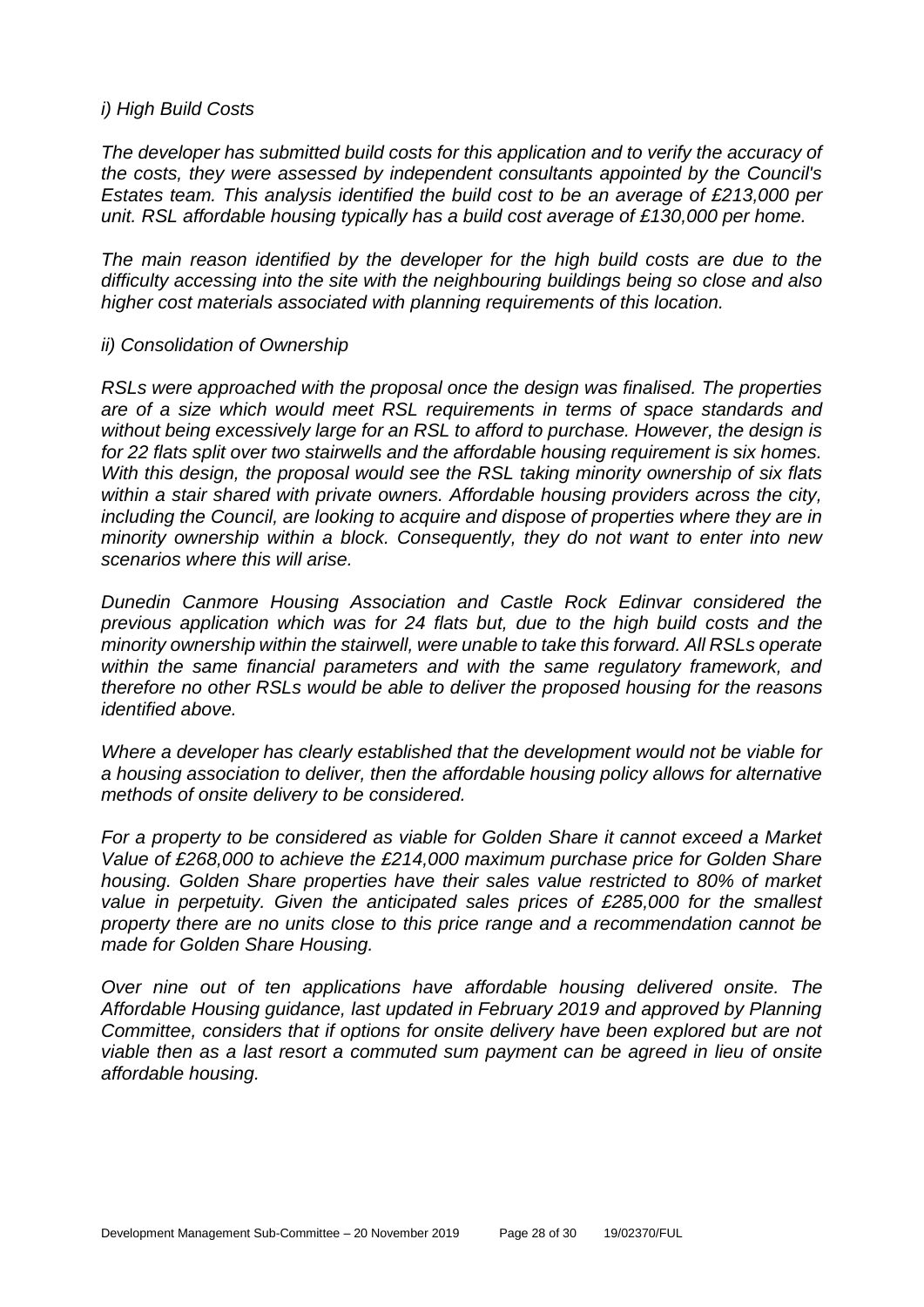*The developer will provide the commuted sum through a Section 75 agreement, paying the sum prior to the commencement of construction on the principal site. The amount of the commuted sum is based upon the affordable housing land value and is likely to be in excess of £55,000 per unit. As a commuted sum is required, the District Valuer has been instructed, and the value of the sum is being independently assessed. The applicant has agreed to abide by the valuation that the District Valuer provides.* 

*The Council has 10 years to use the sum to secure an affordable housing project. With the expanding housing programme, opportunities will arise within this timeframe to identify a project which requires the additional financial support that is enabled by commuted sums payments, either in the same or an adjacent ward.*

# 3. Summary

The applicant has made a commitment to provide 25% (5.5 units) offsite affordable housing, as a commuted sum. These will be secured by a Section 75 Legal Agreement.

- − Over 9 out of every 10 applications have affordable housing delivered onsite. Commuted Sum are accepted as a last resort, once all other options are explored.
- − RSL partners were requested to assess the project and declined the opportunity due to high build costs and minority ownership within a stairwell.
- − The commuted sum is assessed by the District Valuer and will be paid prior to commencement of development. This will be used to support delivery in the same ward or in an adjacent ward within the city.

# **Communities and Families**

*The Council's Supplementary Guidance on 'Developer Contributions and Infrastructure Delivery' states that no contribution towards education infrastructure is required from developments that are not expected to generate at least one additional primary school pupil.* 

*Only eight of the flats have more than on bedroom. Using the pupil generation rates set out in the Supplementary Guidance, the development of eight flats is not expected to generate at least one additional pupil. A contribution towards education infrastructure is therefore not required.*

# **Waste Management Service**

*In order for The City of Edinburgh Council to provide a recycling and waste collection service to new developments or converted properties (e.g. a conversion of a house into*  flats), the information outlined in The City of Edinburgh Council's document, "New and *Revised Domestic Property Developments Waste and Recycling: Instructions for Architects and Developers, May 2019" must be fully considered before submitting plans to the Waste and Cleansing Service in order to obtain the required agreement for the proposed waste management strategy.*